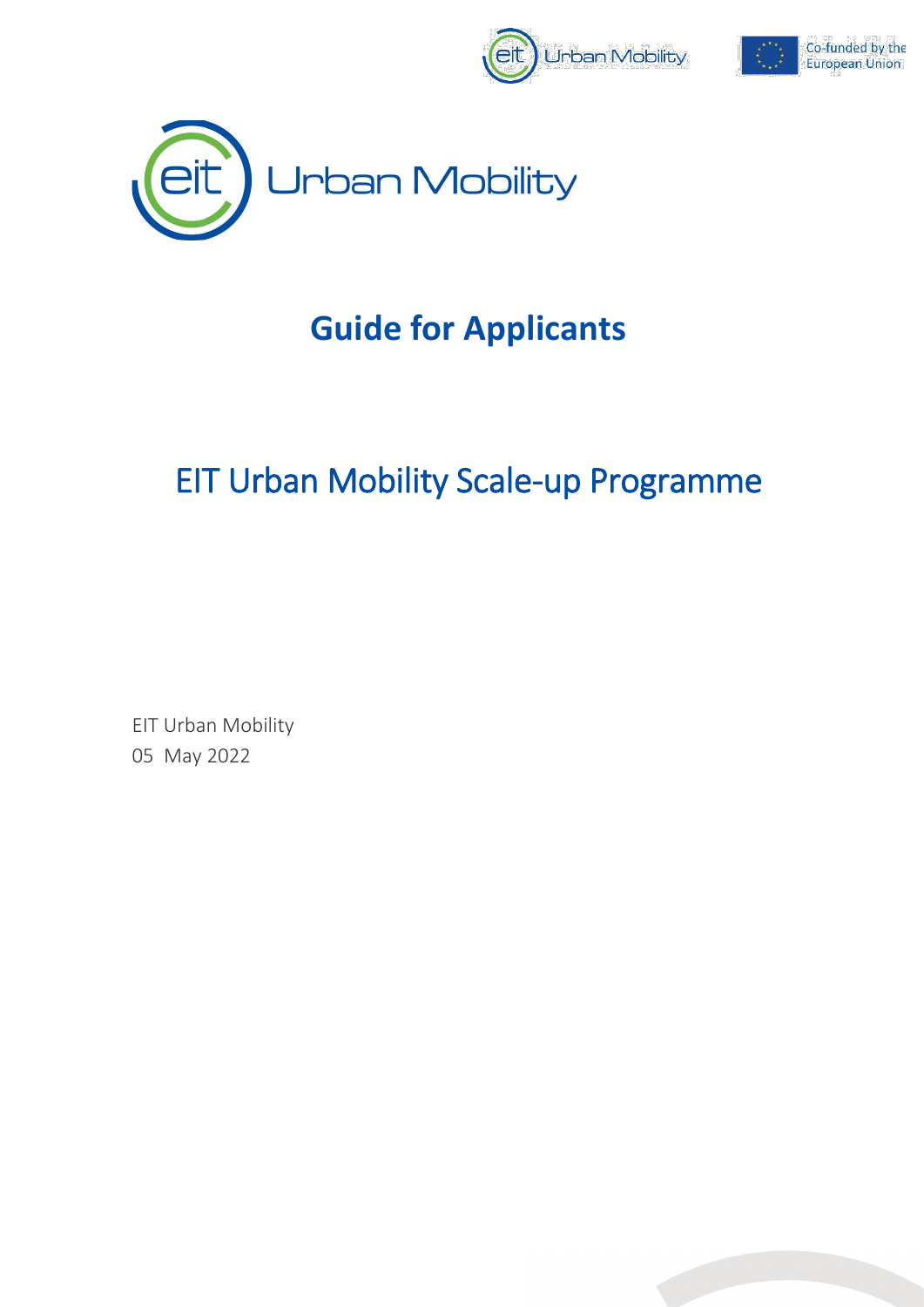



### **Contents**

| 1. |     |                                                                                          |  |
|----|-----|------------------------------------------------------------------------------------------|--|
| 2. |     |                                                                                          |  |
| 3. |     |                                                                                          |  |
| 4. |     |                                                                                          |  |
| 5. |     |                                                                                          |  |
| 6. |     |                                                                                          |  |
| 7. |     |                                                                                          |  |
| 8. |     |                                                                                          |  |
| 9. |     |                                                                                          |  |
| 1. |     |                                                                                          |  |
| 1. |     | Hamburger Hochbahn AG: Real time information about occupancy of busses and trains.<br>10 |  |
| 2. |     |                                                                                          |  |
| 3. |     | Prague 1 Municipal District: Digital regulation of mobility services.  12                |  |
| 4. |     |                                                                                          |  |
| 5. |     |                                                                                          |  |
| 6. |     |                                                                                          |  |
| 7. |     |                                                                                          |  |
| 8. |     |                                                                                          |  |
| 9. |     | City of Madrid: Parking and docking stations for micro-mobility.  20                     |  |
|    | 10. |                                                                                          |  |
|    | 11. |                                                                                          |  |
|    | 12. |                                                                                          |  |
|    | 13. |                                                                                          |  |
|    | 14. |                                                                                          |  |
|    | 15. |                                                                                          |  |
|    |     |                                                                                          |  |
|    |     |                                                                                          |  |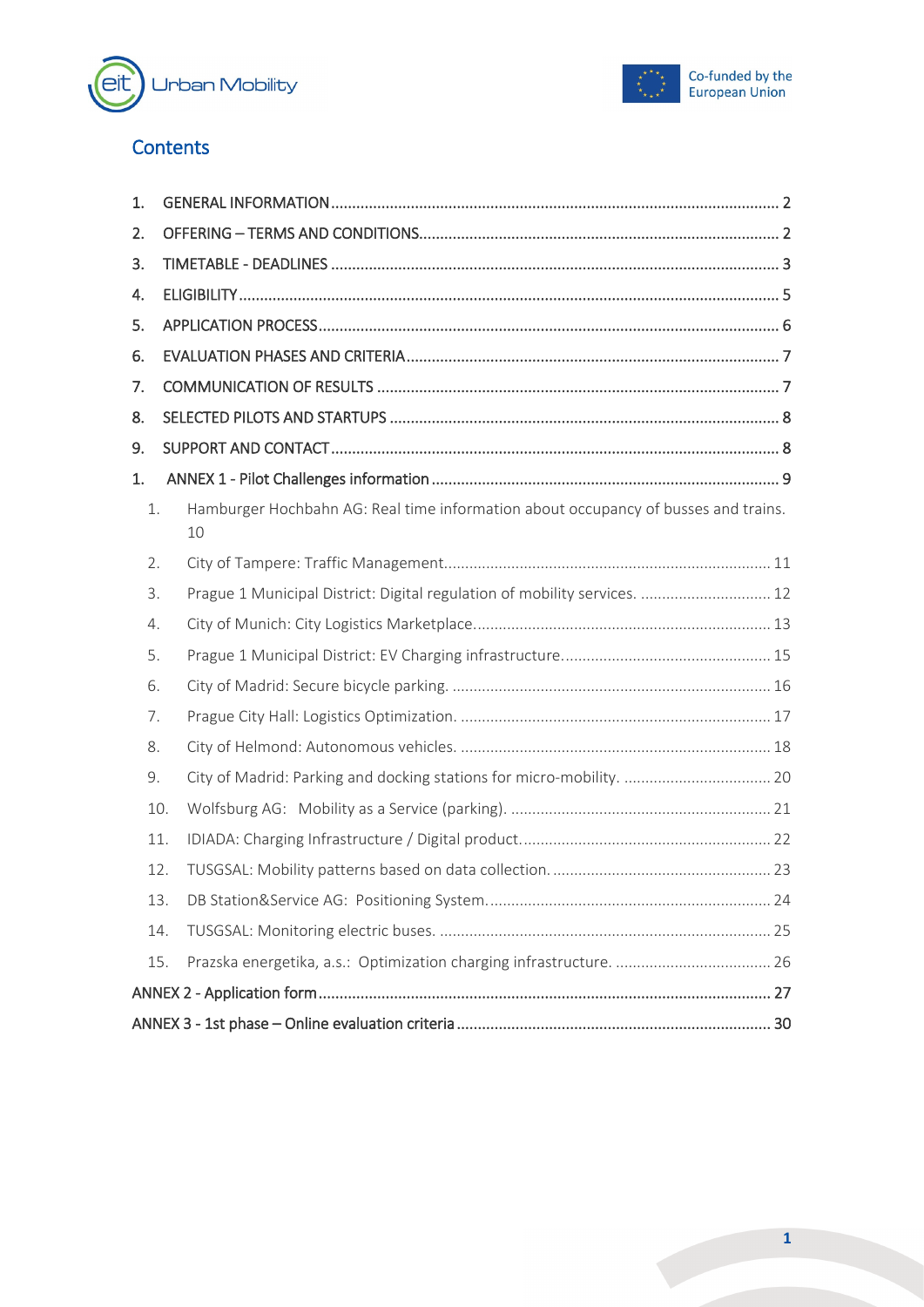



### <span id="page-2-0"></span>1. GENERAL INFORMATION

[EIT Urban Mobility](https://www.eiturbanmobility.eu/) is an initiative supported by the European Institute of Innovation and Technology (EIT) acting to accelerate positive change on mobility to make urban spaces more liveable since January 2019. We aim to become the largest European initiative transforming urban mobility. [Business Creation](https://www.eiturbanmobility.eu/business-creation/) thematic area aims to become the reference in the market for supporting and funding gender-balanced start-ups within urban mobility.

EIT Urban Mobility Scale-up is a programme from Business Creation thematic area.

EIT Urban Mobility Scale-up identifies the 12 most promising start-ups with solutions for sustainable urban mobility. Their product should be in a mature state, which means a technological readiness level (TRL) of 7-9. The programme provides for the selected teams support for their international growth phase. One core offering of the program is the implementation of pilot projects. In total, seven pilots shall be conducted to tackle challenges provided by industries, cities and regions across Europe. The goal is to boost market penetration for their disruptive urban mobility solution with a recognizable impact on sustainability. The consortium will apply already proven methodologies, validated in previous KAVAs with a similar approach, for scouting, selection, mentoring and piloting their solution.

The participants are expected to increase their enterprise value by widening their stakeholder's networks, gaining experience with pilot projects and be more visible and recognized across Europe for both customers, clients, partners, and future employees. The EIT Urban Mobility community will benefit from a pool of disruptive solutions from the selected start-ups that contribute to solving their specific challenges or for cooperation or to invest in them, as achieved in previous KAVAs.

This Guide for Applicants provides the needed information for applicants of EIT Urban Mobility Scale-up call.

### <span id="page-2-1"></span>2. OFFERING – TERMS AND CONDITIONS

EIT Urban Mobility Scale-up programme will offer to 12 selected applicants distributed in two different Paths. 5 participants selected for Path A of the programme, 7 participants selected to Path B of the programme.

Benefits for selected teams in Path A

- Travel voucher of 2.500 EUR per team
- Participation at internal and high-level start-up events:
	- [Future Mobility Summit 2022,](https://veranstaltungen.tagesspiegel.de/event/6a817093-ad81-4644-921d-4bcc1576d9e1/summary) Berlin, 7 8 September 2022
	- Start-up [World Cup & Summit,](https://www.swcsummit.com/) Prague, 10-11 October 2022
	- [Tomorrow.Mobility World Congress,](https://www.tomorrowmobility.com/) Barcelona, 15 17 November 2022
- Coaching and mentoring by industry experts and experienced founders
- Up to €25.000 worth of support services provided by programme partners
- Support by the strong EIT Urban Mobility network to scale sustainable mobility
- Increased visibility via presentation on events, EIT Urban Mobility website, start-up and social media activities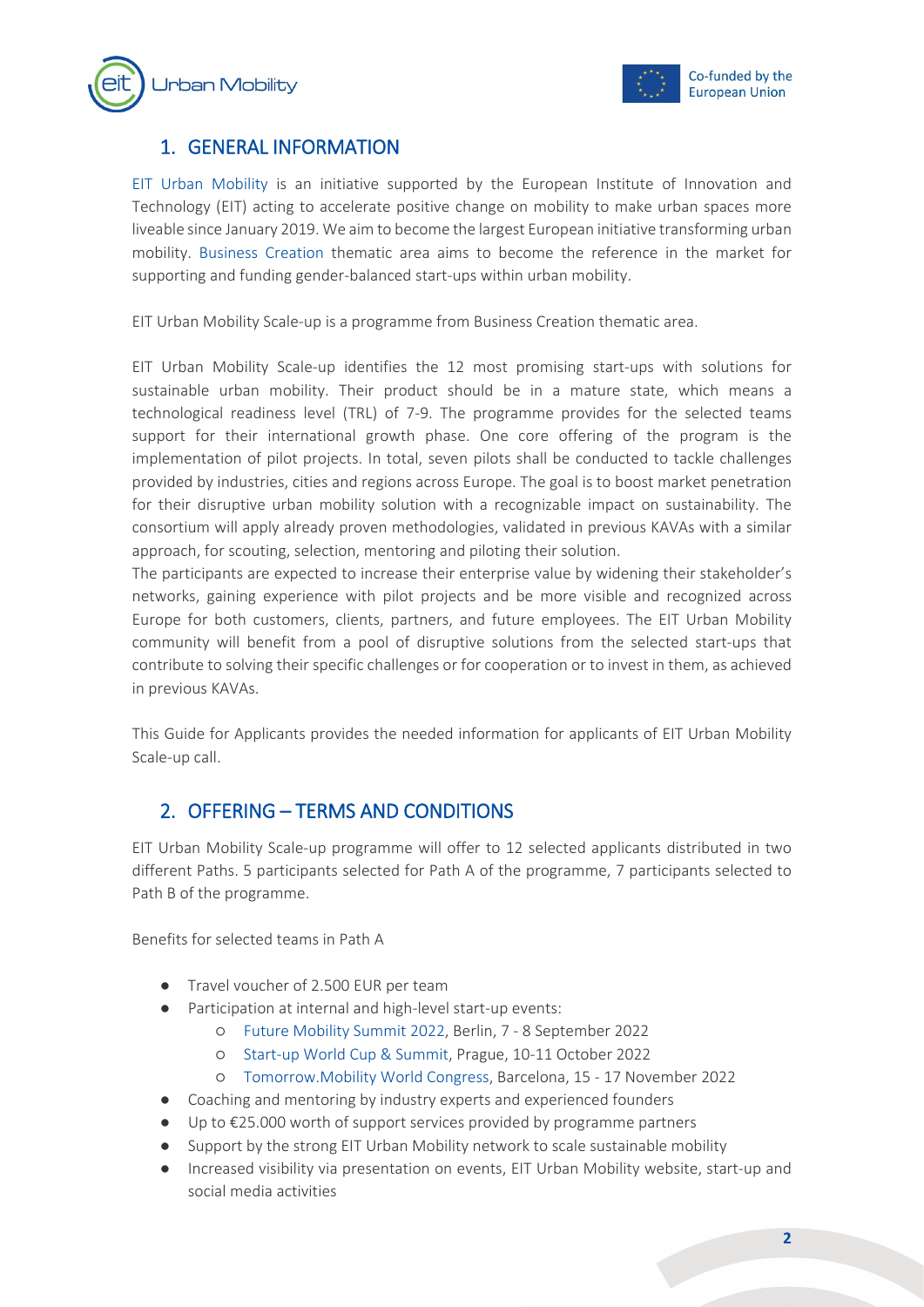



- Access to investors via VC networking and pitches
- Access to EIT Urban Mobility investment initiatives and funding instruments

Benefits for selected teams in Path B

- Benefits from Path A
- Pilot project together with cities or industry partners to tackle a given challenge
- Personal support during the pilot project phase by EIT Urban Mobility network
- Access to co-working spaces and innovation labs (depending on challenge owner)
- Optional financial support up to 50.000 EUR during the pilot project phase in exchange for equity or equivalent.

EIT Urban Mobility offers to Scale-up pilot path B funding of up to €50.000 based on the applicant's offered contribution to EIT Urban Mobility Financial Sustainability contribution and upon acceptance of EIT Urban Mobility. Financial selection will be scheduled in a separated call.

### <span id="page-3-0"></span>3. TIMETABLE - DEADLINES

| Stage of the call                                                                       | <b>Date</b>                     |
|-----------------------------------------------------------------------------------------|---------------------------------|
| Call opens                                                                              | 9 May 2022                      |
| Deadline                                                                                | 12 June 2022                    |
| 1st phase: evaluation of applications                                                   | 13 June 2022<br>to 19 June 2022 |
| Announcement of phase 2 shortlist.                                                      | 20 June 2022                    |
| 2nd phase: online pitch session                                                         | 22-23 June 2022                 |
| Communication of results                                                                | 24 June 2022                    |
| Formalization of agreements and Grant Receipt (only for path B: Scale-<br>$up + pilot)$ | 24 - 28 June 2022               |
| Programme estimated start date                                                          | 1 July 2022                     |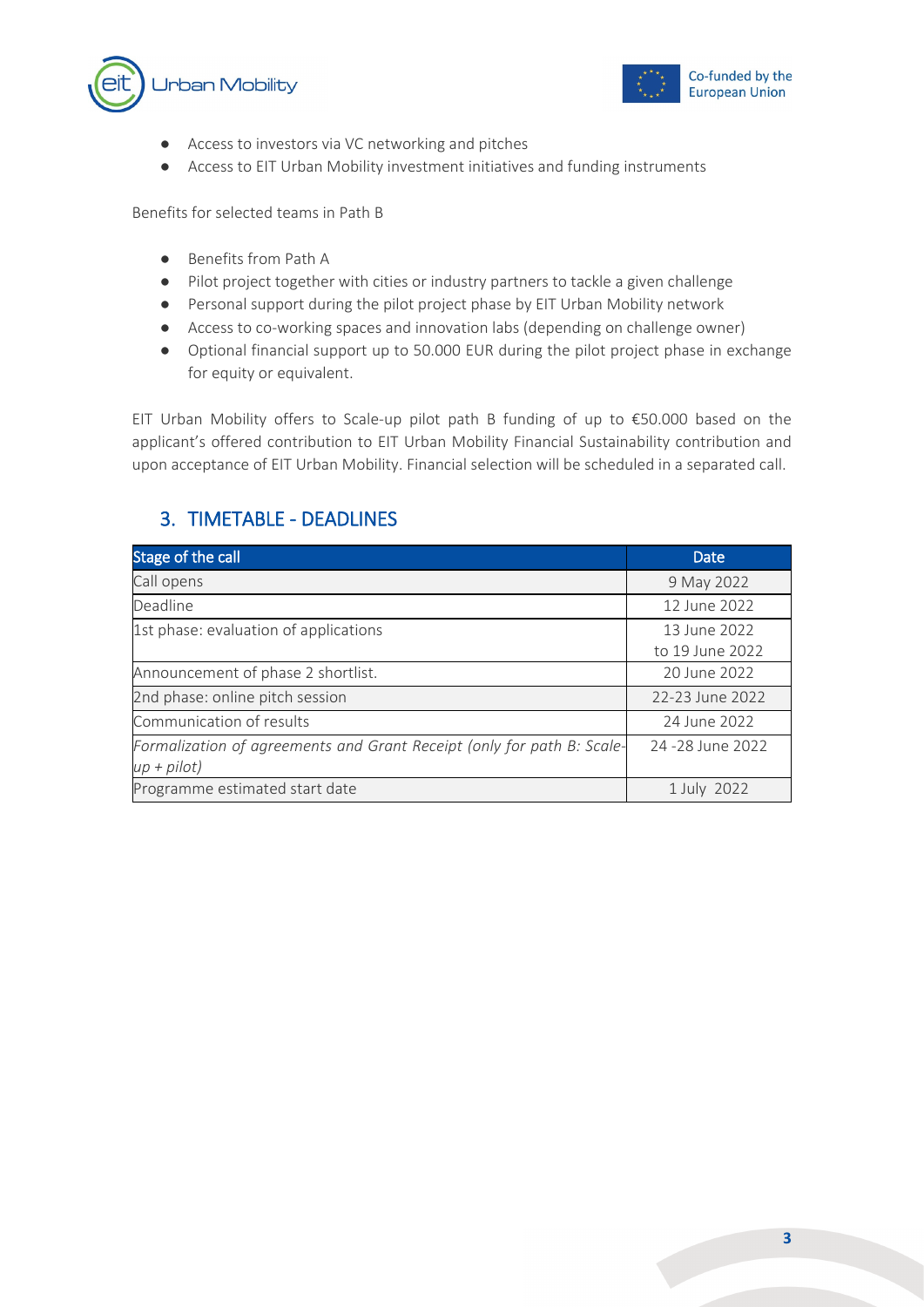



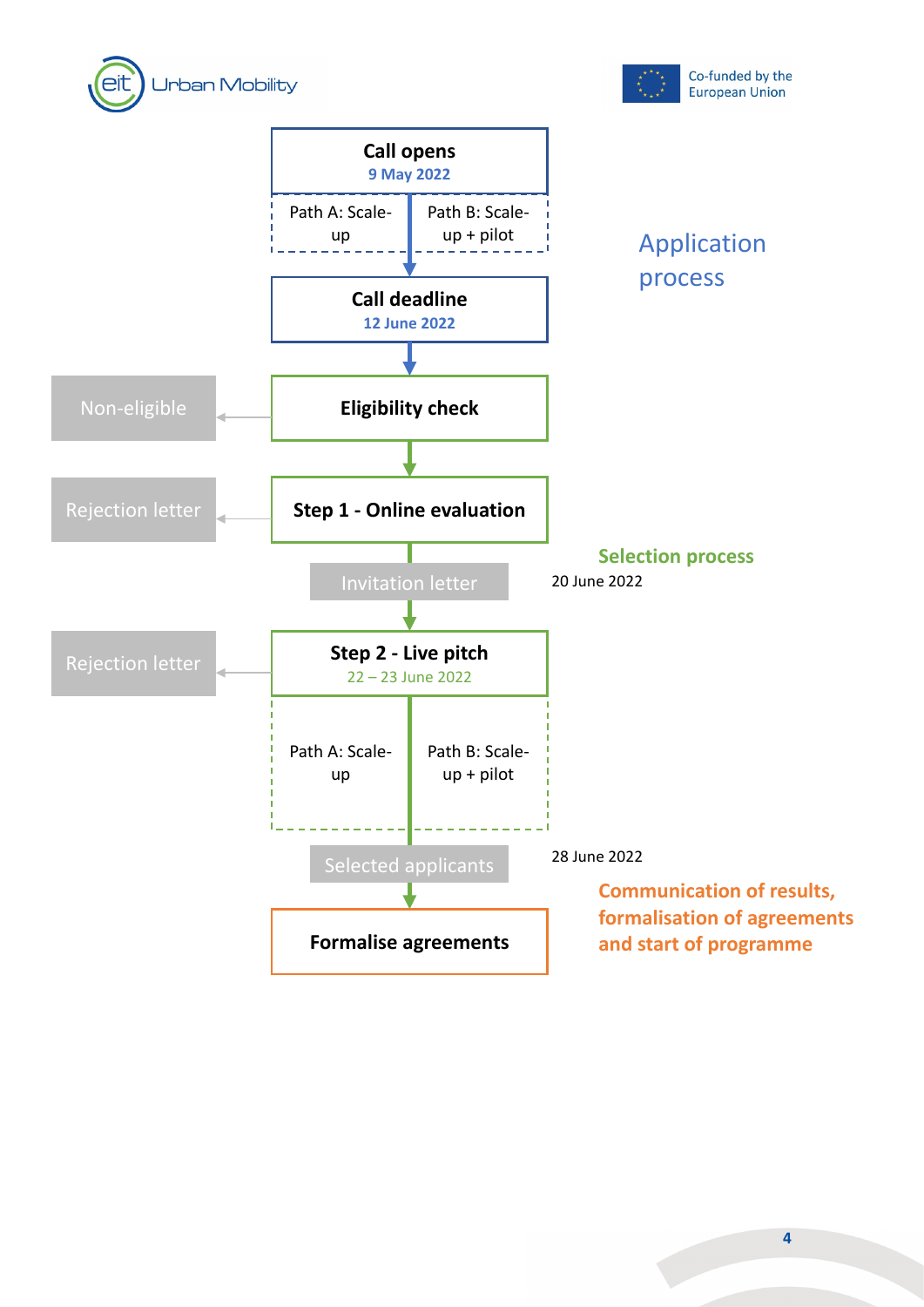



### <span id="page-5-0"></span>4. ELIGIBILITY

All applicants will have to comply with the following eligibility criteria:

- A clear, scalable business idea
- Duly justified, minimum TRL 4, preferably TRL 7 9, according to TRL definition in Horizon [Europe – Work Programme 2021-2022 General Annexes B – Eligibility \(page 10\)](https://ec.europa.eu/info/funding-tenders/opportunities/docs/2021-2027/horizon/wp-call/2021-2022/wp-13-general-annexes_horizon-2021-2022_en.pdf)
- STARTUP incorporated in EU or EU associated countries according to the official list of countries by the European Union an[d third countries associated to Horizon Europe](https://ec.europa.eu/info/funding-tenders/opportunities/docs/2021-2027/common/guidance/list-3rd-country-participation_horizon-euratom_en.pdf)
- Start-ups should have received less than 1 million EUR revenues (accumulated over last fiscal year)
- No more than 5% of your shares are held outside of the eligible countries (no detailed cap table needed)
- A team with at least 3 FTE (NOT a single founder): minimum 1 team member pursuing the start-up fulltime (not necessarily connected to monetary compensation)
- Founders and employees (e.g. Employee Stock Option Programme) should preferably still own more than 70% of total shares
- FIT with EIT Urban Mobility Scale-up Programme: Teams will be asked to elaborate how they will engage and contribute to the Scale-up programme
- Applicants who participated in Scale-up Hub (2020) or ScaleTHENGlobal (2021) are NOT eligible for Scale-up call.
- Contribute to any of the EIT Urban Mobility's challenge areas for products (goods or services) or processes launched on the market;
	- o Future Mobility
	- o Active Mobility
	- o Sustainable City Logistics
	- o Mobility and Energy
	- o Public Realm

Additional eligibility criteria for Path B Scale-up + Pilot applicants:

- Teams will be asked to elaborate on their fit to solve one of the city challenges and potential to execute a pilot.
- Information about the challenges is shown in ANNEX 1 Pilot Challenges information.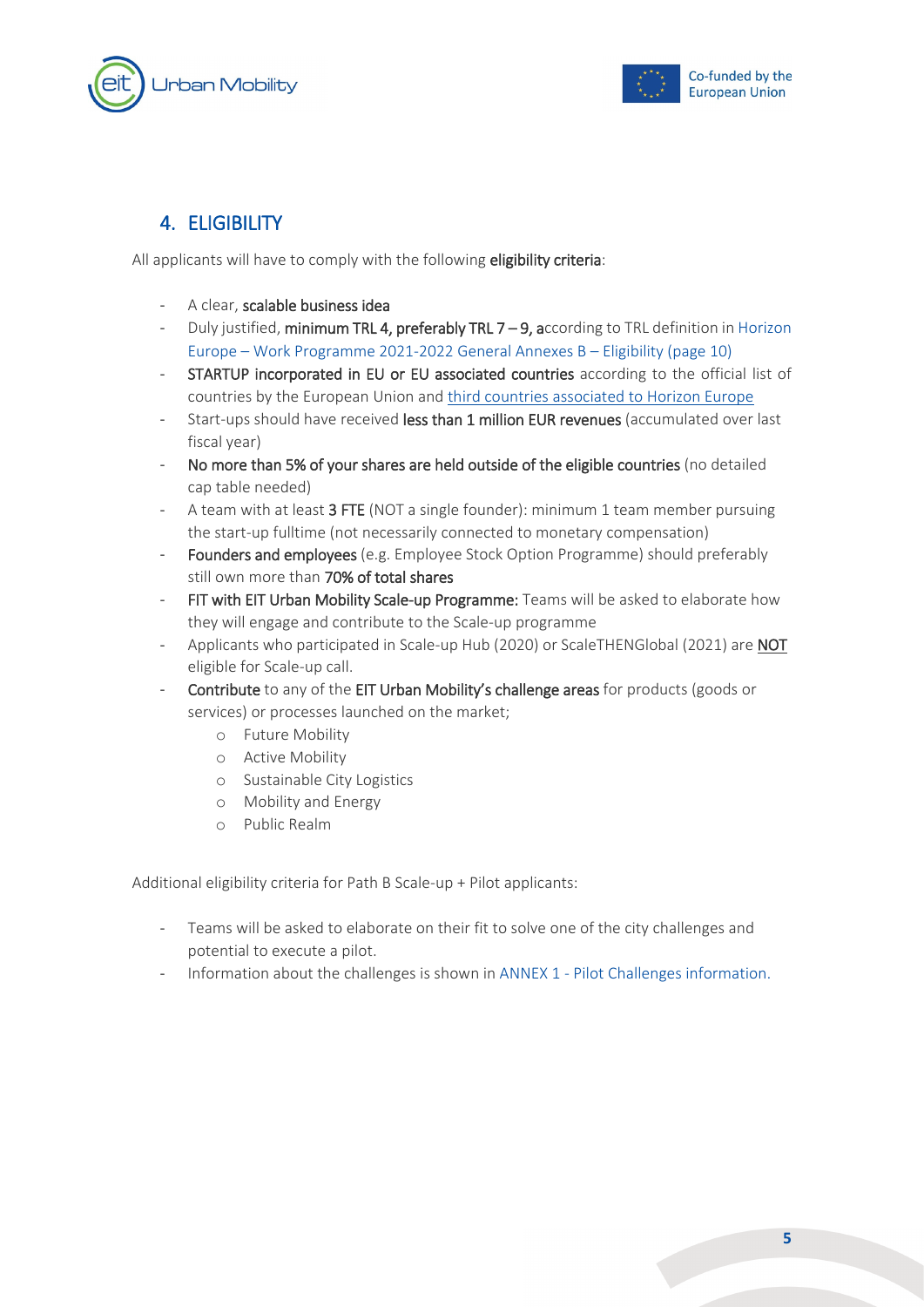



### <span id="page-6-0"></span>5. APPLICATION PROCESS



STARTUP representatives must register and validate the account if this is the first time accessing the platform. If STARTUP representative has already created an account, proceed to log in.

Once logged in, start a new application, in Chapter select EIT UM - Business Creation and select EIT Urban Mobility Scale-Up Programme 2022 in Category as Shown in [Figure 1.](#page-6-1)

<span id="page-6-1"></span>

| FIT UM - Business Creation<br>$\check{ }$                                                          |
|----------------------------------------------------------------------------------------------------|
| Category                                                                                           |
| Scale-Up Programme 2022<br>$\checkmark$                                                            |
|                                                                                                    |
| Application name                                                                                   |
|                                                                                                    |
|                                                                                                    |
|                                                                                                    |
|                                                                                                    |
|                                                                                                    |
|                                                                                                    |
| I confirm to meet the minimum requirements and am I am eligible to enter the<br>selection process. |
|                                                                                                    |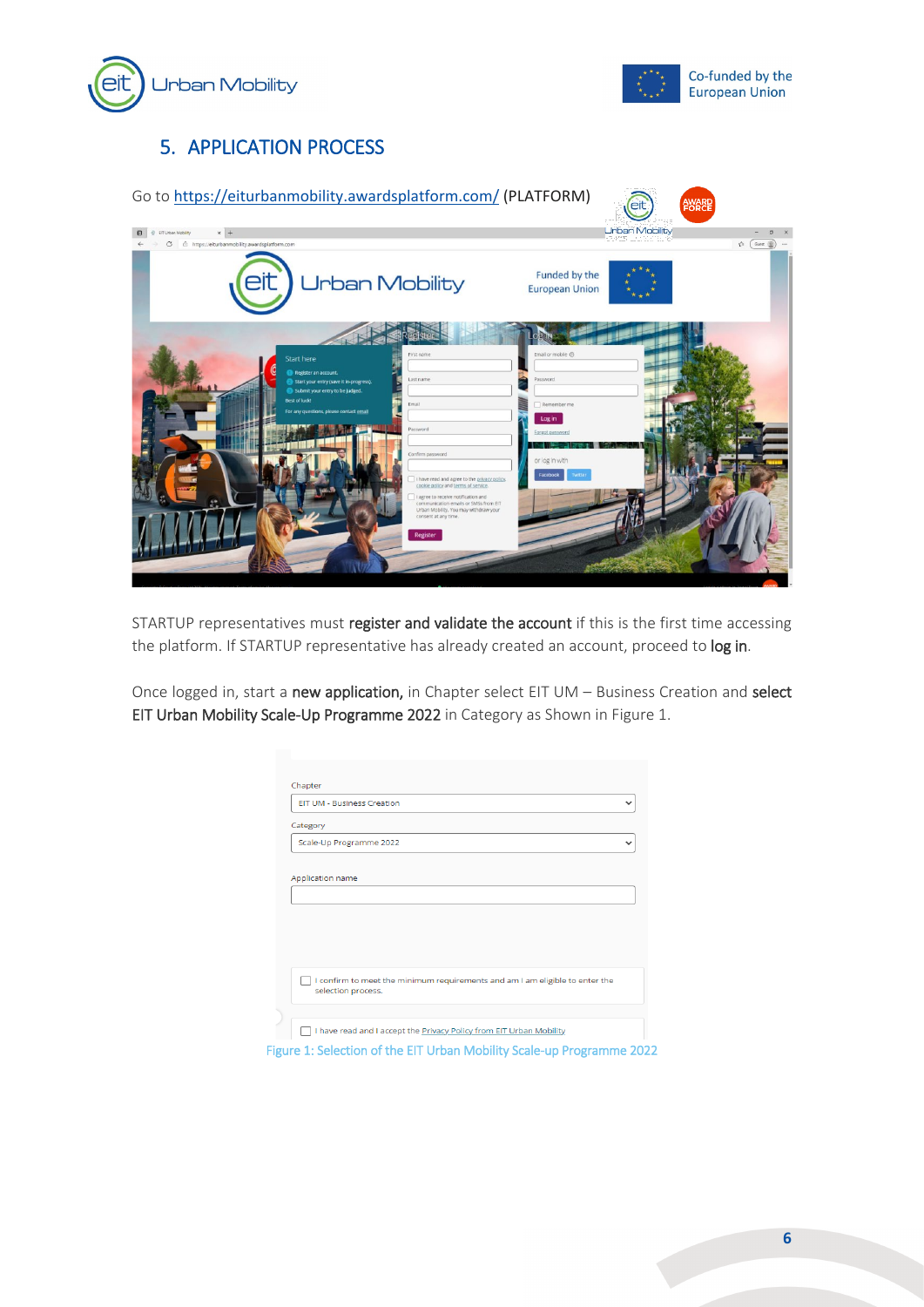



During the application all compulsory fields must be filled. Details about the application form, sections and required information are included in ANNEX 2 – Application form, sections and required information.

Remember: save and submit your proposal before the call is closed. Only applications submitted before the call deadline will be evaluated.

Please be aware that an application should be submitted for every challenge selected with a maximum of 2 submissions per start-up.

#### <span id="page-7-0"></span>6. EVALUATION PHASES AND CRITERIA

The evaluation of proposals and fit with the defined challenges will be conducted in two steps:

#### $1<sup>st</sup>$  phase – Online evaluation

STARTUP applications will first be reviewed online by a panel composed by at least 4 evaluators with same weighting of scores:

- 1 member from EIT Urban Mobility Business Creation area (1/4)
- 3 external experts nominated by consortium partners (1/4)

For evaluation criteria, see Annex 3. Top 24 ranked STARTUP applications by challenge will qualify to phase 2 – live pitch.

#### $2<sup>nd</sup>$  phase – Live pitch

STARTUPs will pitch their pilot proposal to a panel composed by at least 4 jury members:

- 1 member from EIT Urban Mobility Business Creation area
- 2 external experts nominated by consortium partners
- 1 person from the organisation, which submitted the challenge of each applicant or one external expert, e.g. researcher or industry expert

The format of the live pitch will be 3 minutes' presentation by the STARTUP and up to 5 minutes' questions from the jury panel.

Further information about the 2nd phase – Live pitch will be provided to selected start-ups in 1st phase – Online evaluation.

<span id="page-7-1"></span>The final selection of the STARTUP will be agreed by the jury members in a consensus meeting.

### 7. COMMUNICATION OF RESULTS

Results will be communicated to the email of the STARTUP representative registered at the PLATFORM. *Note: Please, check your junk folder*.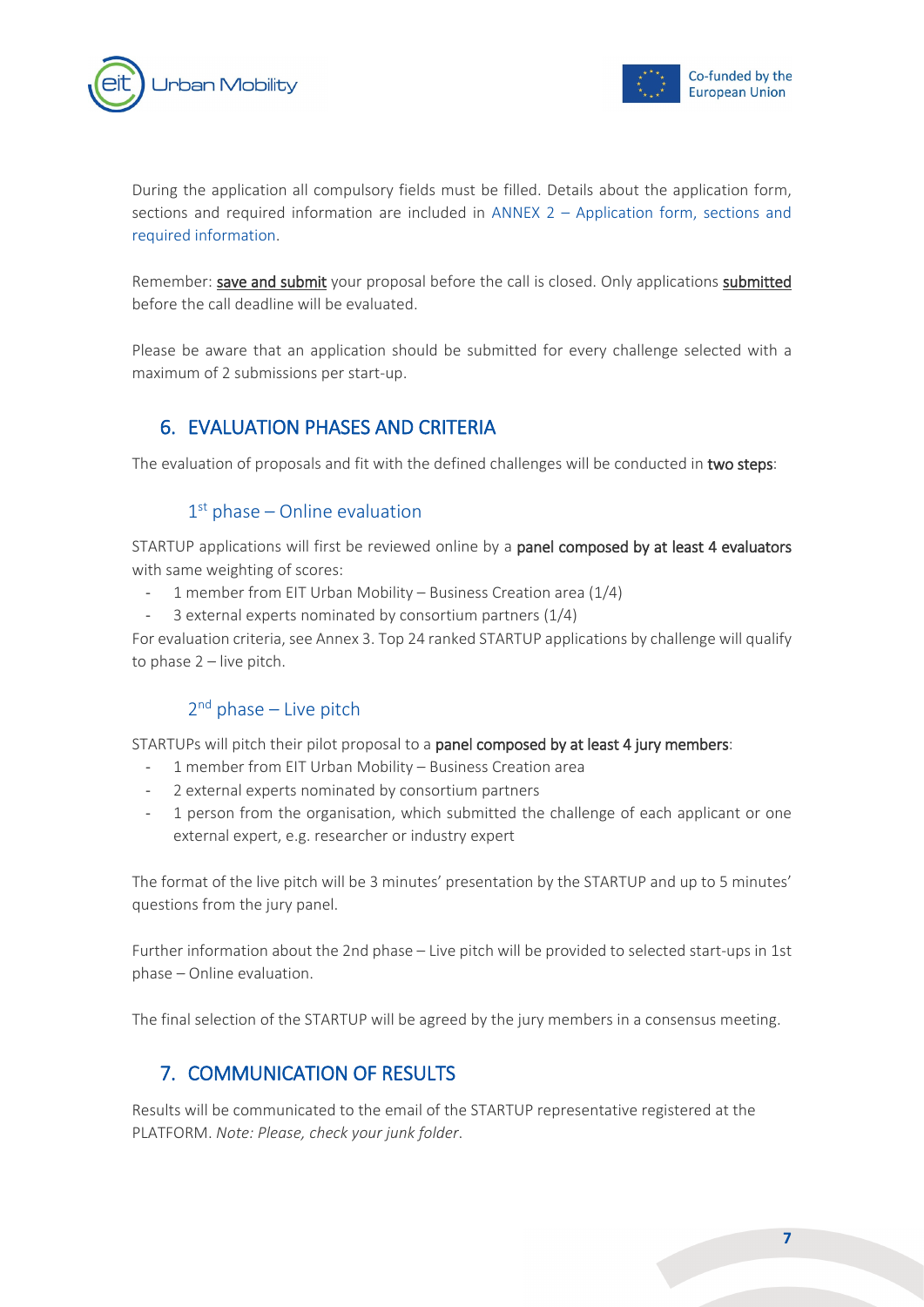



Phase 1 results will include a rejection letter or invitation letter to phase 2 of the evaluation process and the scores obtained for each evaluation criteria as well as overall cut-off threshold.

Phase 2 results will include a rejection letter or the announcement to selected start-up according to the decision taken in the consensus meeting.

Individual scores and comments made by evaluators will remain confidential. There is no appeal process.

<span id="page-8-0"></span>Please be aware that one start-up will ONLY be selected for conducting one pilot.

#### 8. SELECTED PILOTS AND STARTUPS

Selected STARTUPs will have to diligently collaborate to:

- Drawing-up the Scale-up Programme Documentation (Sub-Granting Agreement)
- Agree on pilot project plan and agenda for implementation with city/industry representative
- Provide the documents required for reporting purposes of Scale-up Programme activities towards EIT.
- Actively promote the pilot to reach a public audience
- <span id="page-8-1"></span>Attend to the programme events and activities

#### 9. SUPPORT AND CONTACT

For any questions regarding EIT Urban Mobility Guide for Applicants you can contact [business.creation@eiturbanmobility.eu](mailto:business.creation@eiturbanmobility.eu)

For any questions regarding the PLATFORM, please use the chat function <https://eiturbanmobility.awardsplatform.com/>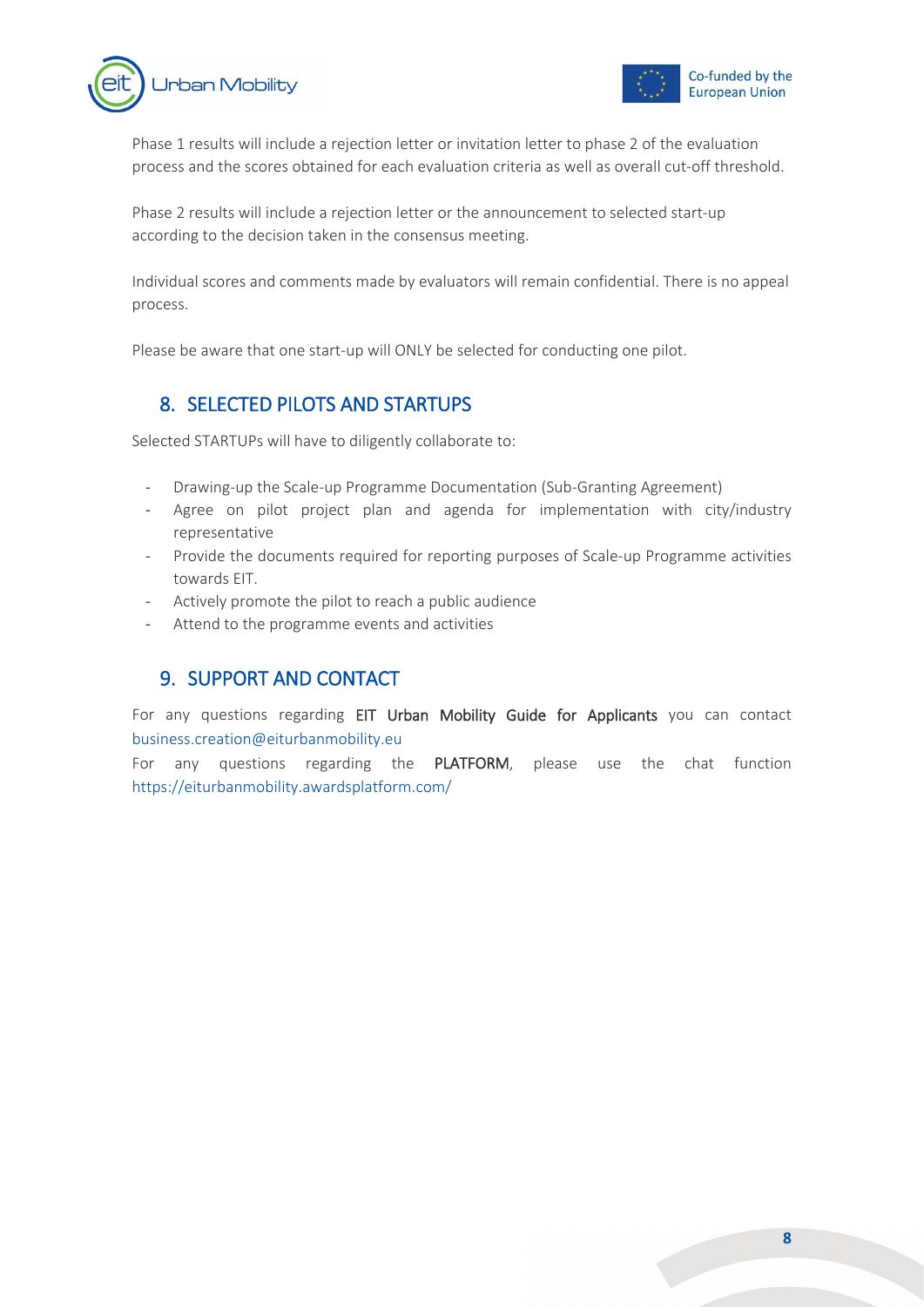

#### 1. ANNEX 1 - Pilot Challenges information

Eligible Challenges to apply for pilots are shortly summarized below. Detailed information is described for each challenge in the following pages:

- 1. Hamburger HOCHBAHN: Services for mobility customers Push the transport revolution by providing data to offer passengers as much information and comfort as possible.
- 2. City of Tampere: Traffic Management Learn how to use and utilize drones automatically in traffic management and traffic jam situations.
- 3. Prague 1 Municipal District: Digital regulation of mobility services Find a harmony between promoting active clean micro-mobility in cities and operating these sharing services in a way that is consistent with other users of the area.
- 4. City of Munich: City Logistics Marketplace Gather insights and develop a digital B2B marketplace that brings together operators of private or commercial spaces.
- 5. Prague 1 Municipal District: EV Charging infrastructure Develop evidence-based decision-making support tool aiding with the placement of new charging infrastructure while monitoring and evaluating their use.
- 6. City of Madrid: Secure bicycle parking Implement safe and secured bicycle parking with the possibility of charging e-bikes, located in strategic points.
- 7. Prague City Hall: Logistics Optimization Reduce the negative impacts of urban logistics on public space, reducing the number of vehicles parked on sidewalks.
- 8. City of Helmond: Autonomous vehicles Advance the technologies for AVs Status quo by solving one of the detailed challenges in the support documentation.
- 9. City of Madrid: Parking and docking stations for micro-mobility Implement parking and docking stations for micro-mobility (bikes, e-bikes, e-scooters) of private customers or sharing companies that need users to park or charge their devices
- <span id="page-9-0"></span>10. Wolfsburg AG: Mobility as a Service (parking) - Increase user experience and reduce parking searching times by working on reservation feature connected with indoor navigation to pre-reserve parking lots, based on existing parking sensors (RFID).
- 11. IDIADA: Charging Infrastructure / Digital product Design a system to be installed between the charging station and vehicle that will allow data collection, viewing, evaluation and validation of the charging process.
- 12. TUSGSAL: Mobility patterns based on data collection Evaluate the feasibility, time, cost, risk and performance of an automated passenger counting system in a bus line operated by TUSGSAL.
- 13. DB Station&Service AG: Positioning System Solve GPS location inaccuracies of micro-mobility vehicles, especially present at railroad stations due to overhead wires.
- 14. TUSGSAL: Monitoring electric buses Test an innovative solution into a sample of TUGSAL's electric vehicle to provide insights into the state-of-charge of the buses.
- 15. Prazska energetika, a.s.: Optimization charging infrastructure Optimize the output of charging points in shared garages in residential areas.

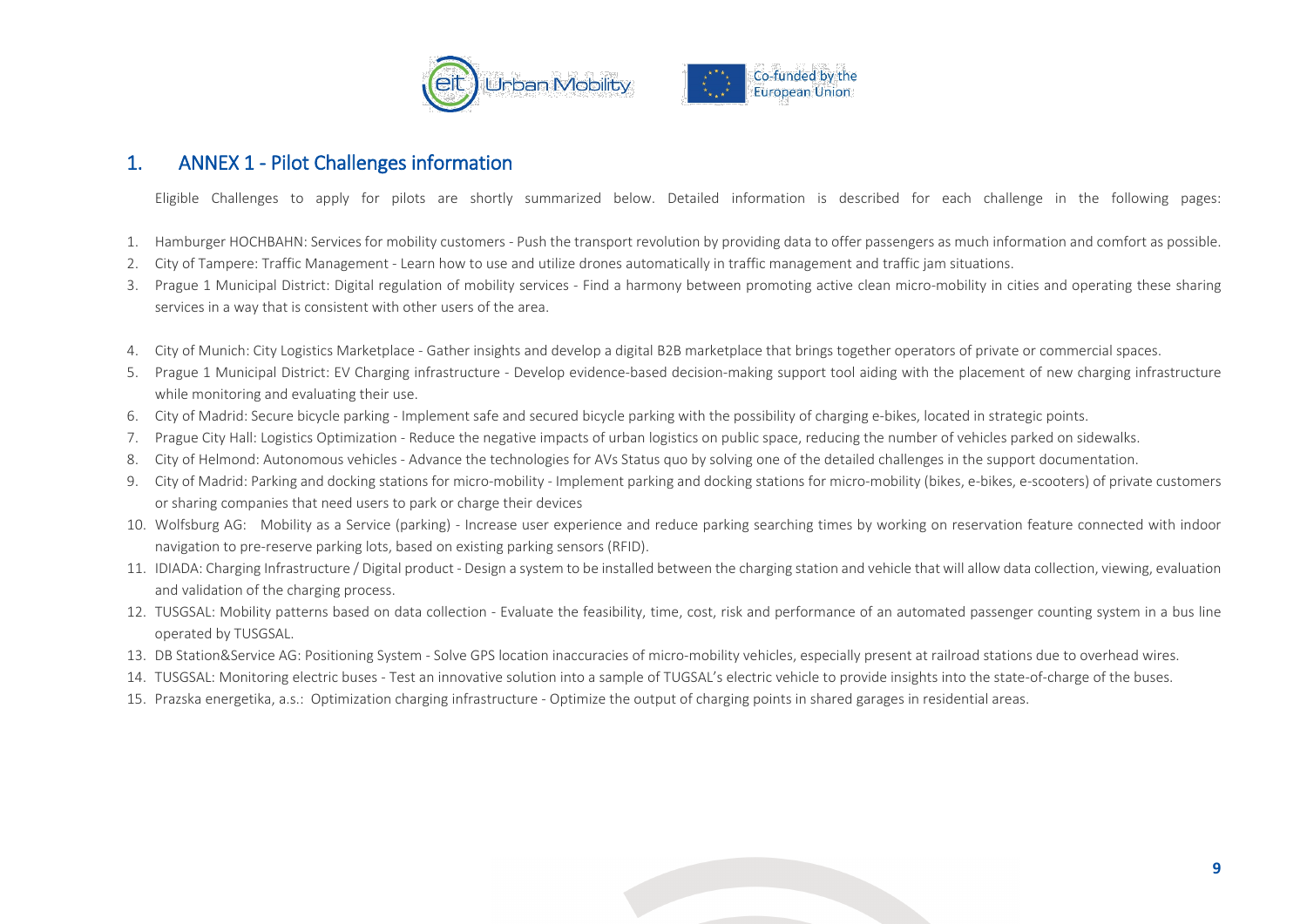

# 1. Hamburger Hochbahn AG: Real time information about occupancy of busses and trains.

<span id="page-10-0"></span>

| Name of your organization or city                                                                             | Hamburger HOCHBAHN AG                                                                                                                                                                                                                                                                                                                                                                                                                                                                                               |
|---------------------------------------------------------------------------------------------------------------|---------------------------------------------------------------------------------------------------------------------------------------------------------------------------------------------------------------------------------------------------------------------------------------------------------------------------------------------------------------------------------------------------------------------------------------------------------------------------------------------------------------------|
| Country where the pilot will take place.                                                                      | Germany                                                                                                                                                                                                                                                                                                                                                                                                                                                                                                             |
| City where the pilot will take place.                                                                         | Hamburg                                                                                                                                                                                                                                                                                                                                                                                                                                                                                                             |
| Sector that fits best the formulated challenge?                                                               | Services for mobility customers / public transport                                                                                                                                                                                                                                                                                                                                                                                                                                                                  |
| Description of the challenge. Why is it relevant for your<br>organization and the field of mobility?          | To increase the modal split of public transportation and push the transport revolution we want to offer our<br>passengers as much information and comfort as possible. Providing information about the occupancy of busses<br>and trains brings many advantages for our passengers (p.e. higher chance for a seat, relaxed journey, keeping<br>distance) and for our company (p.e. shorter times for change of passengers, steady distribution throughout the<br>day/train, data for replacement services) as well. |
| What is your goal with regards to conducting a pilot, and what<br>is the status quo concerning the challenge? | We want to find out whether the analysis of videos of security cameras in trains and/or busses are a convincing<br>technology for the display of occupancies. Since the beginning of 2021 we are part of a nationwide team (BRAIN)<br>who focusses on the definition of uniform standards for the display of occupancy for passengers in public<br>transportation. Furthermore, we have a running pilot project which deals with the analysis of WIFI and Bluetooth<br>signals to analyse the loading of busses.    |
| How much time can you dedicate per month to a start-up to<br>support them while developing a solution?        | More than one day.                                                                                                                                                                                                                                                                                                                                                                                                                                                                                                  |
| At which location do you plan to conduct the pilot project?                                                   | A specific living lab or test environment.                                                                                                                                                                                                                                                                                                                                                                                                                                                                          |
| What is the specific location or area to conduct the pilot? You<br>may add a link to map.                     | Busses or underground trains operating in Hamburg.                                                                                                                                                                                                                                                                                                                                                                                                                                                                  |
| Who are the end users of the service provided in the pilot<br>project?                                        | End user of the product: passengers, employees in the control centre, traffic planner, stakeholder<br>In the pilot project: focus on internal analysis of the technology.                                                                                                                                                                                                                                                                                                                                           |
| What will be the expected short-term impact of the pilot<br>project? (less than one year)                     | We want to collect information and gain experience whether the analysis of videos of security cameras can be a<br>suitable technology for a display of occupancies, decision for a technology, preparation of roll-out.                                                                                                                                                                                                                                                                                             |
| What will be the expected long-term impact of the pilot<br>project? (more than one year)                      | Launch of a display of occupancies for the passenger in real time through various publishing channels (app, web,<br>display at train/bus stops).                                                                                                                                                                                                                                                                                                                                                                    |
| Which resources can you provide for start-ups to work on a<br>solution to tackle your challenge?              | Additional mentoring, testing facility or living lab environment, giving visibility by communication material; Due to<br>the short notice in which we submitted our use case, we were honestly not able to coordinate this within the<br>company.                                                                                                                                                                                                                                                                   |
| Expected start date of pilot                                                                                  | August 2022                                                                                                                                                                                                                                                                                                                                                                                                                                                                                                         |
| Expected end date of pilot                                                                                    | 2023                                                                                                                                                                                                                                                                                                                                                                                                                                                                                                                |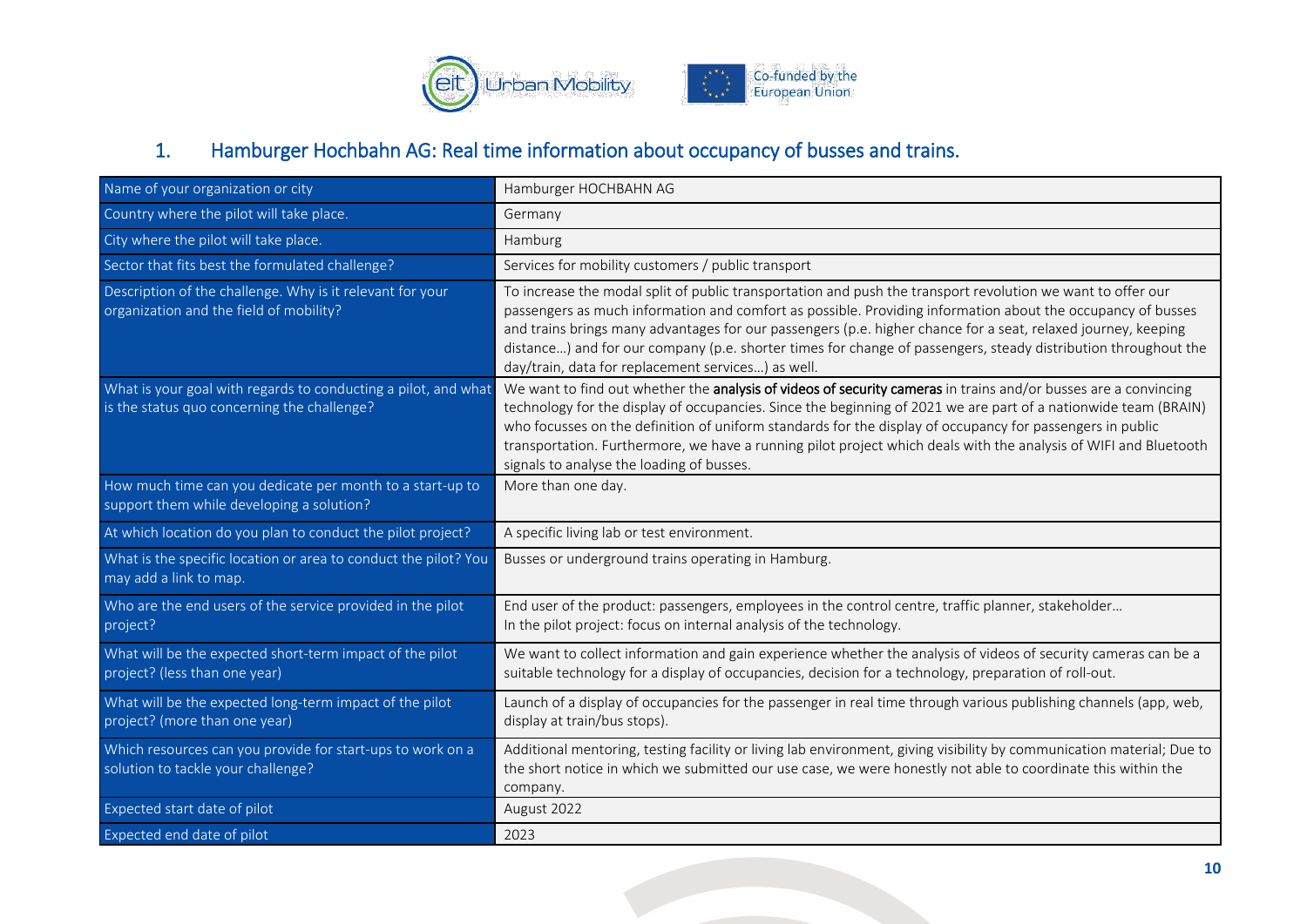

# 2. City of Tampere: Traffic Management.

<span id="page-11-0"></span>

| Name of your organization or city                                                                                                   | City of Tampere                                                                                                                                 |
|-------------------------------------------------------------------------------------------------------------------------------------|-------------------------------------------------------------------------------------------------------------------------------------------------|
| Country where the pilot will take place.                                                                                            | Finland                                                                                                                                         |
| City where the pilot will take place.                                                                                               | Tampere                                                                                                                                         |
| Sector that fits best the formulated challenge?                                                                                     | <b>Traffic Management</b>                                                                                                                       |
| Description of the challenge. Why is it relevant for your<br>organization and the field of mobility?                                | How to use and utilize drones automatically in traffic management and traffic jam situations.                                                   |
| What is your goal with regards to conducting a pilot, and<br>what is the status quo concerning the challenge?                       | Goal is that we have drone system which works automatically and is activates by data, such as warning messages<br>or city tunnel closed status. |
| How much time can you dedicate per month to a start-up to<br>support them while developing a solution?                              | Half a day one day.                                                                                                                             |
| At which location do you plan to conduct the pilot project?                                                                         | The whole city.                                                                                                                                 |
| What is the specific location or area to conduct the pilot? You Whole City, especially around Citytunnel.<br>may add a link to map. |                                                                                                                                                 |
| Who are the end users of the service provided in the pilot<br>project?                                                              | City council, traffic management center and citizens.                                                                                           |
| What will be the expected short-term impact of the pilot<br>project? (less than one year)                                           | More information about the traffic system during incidents.                                                                                     |
| What will be the expected long-term impact of the pilot<br>project? (more than one year)                                            | Automatic drone system for data collection.                                                                                                     |
| Which resources can you provide for start-ups to work on a<br>solution to tackle your challenge?                                    | Mentoring and marketing, using traffic network as a testbed.                                                                                    |
| Expected start date of pilot                                                                                                        | Not earlier than September 2022                                                                                                                 |
| Expected end date of pilot                                                                                                          | End of year 2022                                                                                                                                |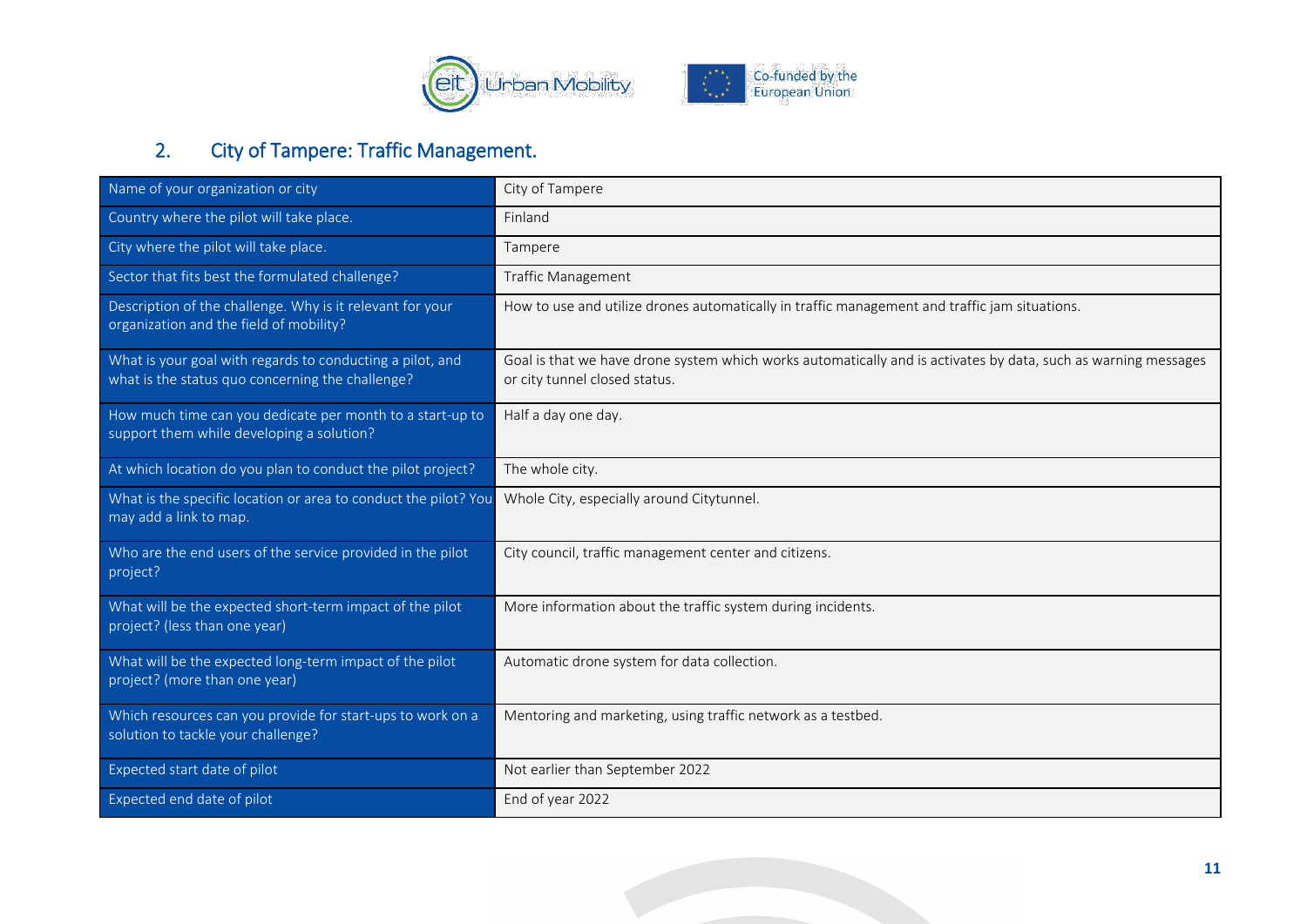

# 3. Prague 1 Municipal District: Digital regulation of mobility services.

<span id="page-12-0"></span>

| Name of your organization or city                                                                             | Prague 1 Municipal District                                                                                                                                                                                                                                                                                                                                                                                                                                                                               |
|---------------------------------------------------------------------------------------------------------------|-----------------------------------------------------------------------------------------------------------------------------------------------------------------------------------------------------------------------------------------------------------------------------------------------------------------------------------------------------------------------------------------------------------------------------------------------------------------------------------------------------------|
| Country where the pilot will take place.                                                                      | Czech Republic                                                                                                                                                                                                                                                                                                                                                                                                                                                                                            |
| City where the pilot will take place.                                                                         | Prague                                                                                                                                                                                                                                                                                                                                                                                                                                                                                                    |
| Sector that fits best the formulated challenge?                                                               | Digital regulation of mobility services primarily electric scooters                                                                                                                                                                                                                                                                                                                                                                                                                                       |
| Description of the challenge. Why is it relevant for your<br>organization and the field of mobility?          | To find a harmony between promoting active clean micro-mobility in cities and operating this sharing services in a<br>way that is consistent with other users of the area. The aim is to clearly define the parameters for the use of these<br>services, which will also make it easier for their users to navigate.                                                                                                                                                                                      |
| What is your goal with regards to conducting a pilot, and what<br>is the status quo concerning the challenge? | The city wants to regulate mobility services (bikesharing, e-scooter sharing) to ensure on the one hand effective<br>support of these services, but also to regulate them on the territory of Prague 1 (parking, traffic slowdowns) and<br>thus ensure harmony between users and other residents/visitors. Currently, traffic is regulated only by a voluntary<br>memorandum with service providers, which is not effective because, for example, improperly dropped e-scooters<br>gather in the streets. |
| How much time can you dedicate per month to a start-up to<br>support them while developing a solution?        | More than one day.                                                                                                                                                                                                                                                                                                                                                                                                                                                                                        |
|                                                                                                               |                                                                                                                                                                                                                                                                                                                                                                                                                                                                                                           |
| At which location do you plan to conduct the pilot project?                                                   | Prague 1 District city area                                                                                                                                                                                                                                                                                                                                                                                                                                                                               |
| What is the specific location or area to conduct the pilot? You<br>may add a link to map.                     | https://mapy.cz/zakladni?x=14.4114091&y=50.0861647&z=14&source=quar&id=87                                                                                                                                                                                                                                                                                                                                                                                                                                 |
| Who are the end users of the service provided in the pilot<br>project?                                        | Users of shared services of e-bikes and e-scooters, and consequently all residents and visitors of Prague 1 District,<br>who use public space.                                                                                                                                                                                                                                                                                                                                                            |
| What will be the expected short-term impact of the pilot<br>project? (less than one year)                     | Rules for the regulation of digital mobility services and in particular bikesharing and e-scooter sharing, improving<br>the movement and tracking of users of these services through the streets.                                                                                                                                                                                                                                                                                                         |
| What will be the expected long-term impact of the pilot<br>project? (more than one year)                      | Increase user and pedestrian awareness, reduce the number of accidents, improve the condition of public spaces<br>(when parking these shared vehicles in designated spaces).                                                                                                                                                                                                                                                                                                                              |
| Which resources can you provide for start-ups to work on a<br>solution to tackle your challenge?              | Access to LivingLab Prague and use of support services of LivingLab members, joint promotion.                                                                                                                                                                                                                                                                                                                                                                                                             |
| Expected start date of pilot                                                                                  | September 2022                                                                                                                                                                                                                                                                                                                                                                                                                                                                                            |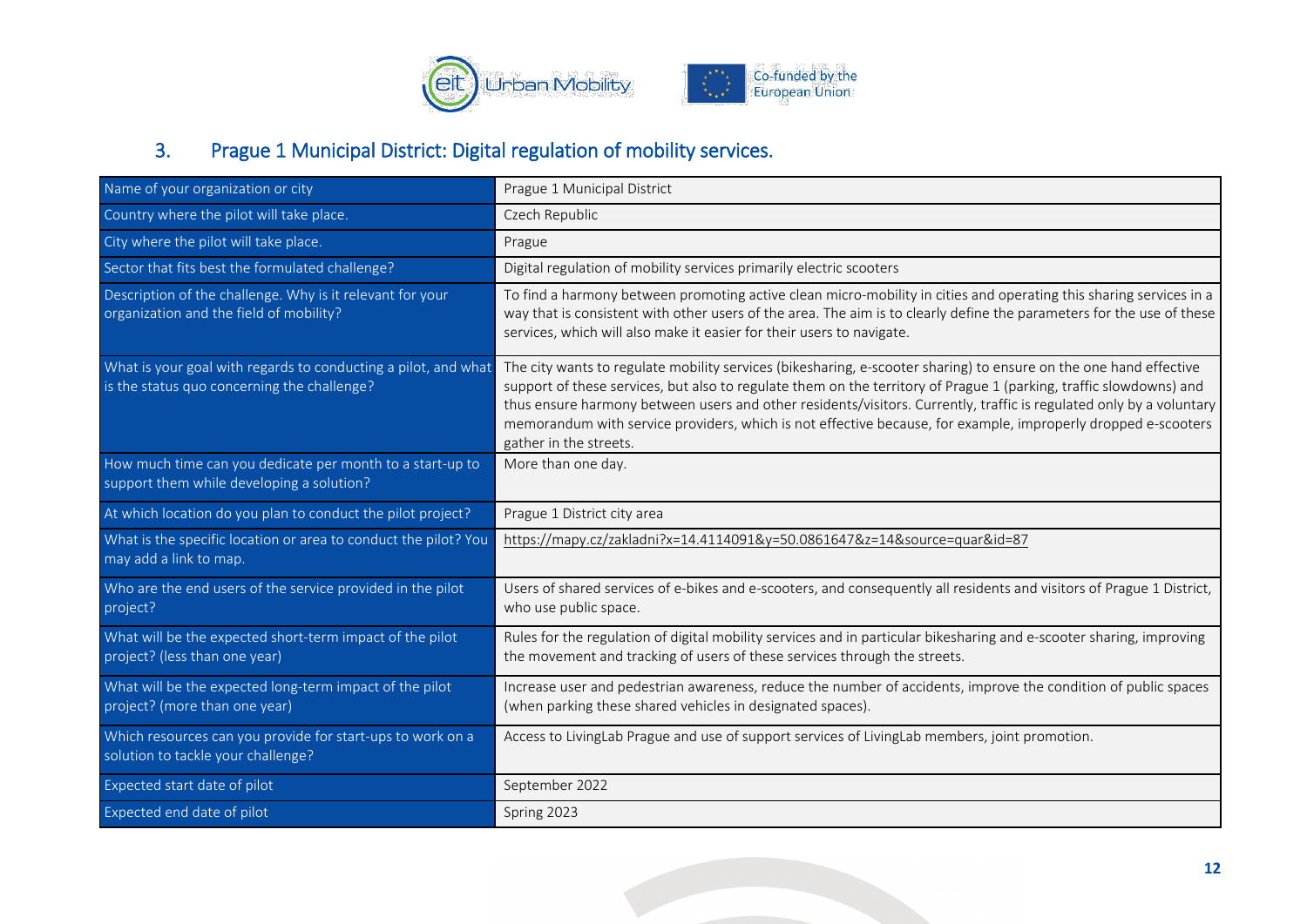

# 4. City of Munich: City Logistics Marketplace.

<span id="page-13-0"></span>

| Name of your organization or city                                                                             | City of Munich                                                                                                                                                                                                                                                                                                                                                                                                                                                                                                                                                                                                                                                                                                                                |
|---------------------------------------------------------------------------------------------------------------|-----------------------------------------------------------------------------------------------------------------------------------------------------------------------------------------------------------------------------------------------------------------------------------------------------------------------------------------------------------------------------------------------------------------------------------------------------------------------------------------------------------------------------------------------------------------------------------------------------------------------------------------------------------------------------------------------------------------------------------------------|
| Country where the pilot will take place.                                                                      | Germany                                                                                                                                                                                                                                                                                                                                                                                                                                                                                                                                                                                                                                                                                                                                       |
| City where the pilot will take place.                                                                         | Munich                                                                                                                                                                                                                                                                                                                                                                                                                                                                                                                                                                                                                                                                                                                                        |
| Sector that fits best the formulated challenge?                                                               | Online B2B Market Place for City Logistics Spaces, Online digital product.                                                                                                                                                                                                                                                                                                                                                                                                                                                                                                                                                                                                                                                                    |
| Description of the challenge. Why is it relevant for your<br>organization and the field of mobility?          | In Munich, to enable sustainable city logistics, measures are needed to eliminate or shift truck-based delivery<br>traffic. Promising solutions are cargo bike delivery schemes or cross-provider parcel lockers. To scale up such<br>business models, spaces for micro depots or parcel lockers are required. However, Munich, similar to many cities,<br>faces the challenge of scarcity of (logistics) space in city centres. In order to relieve high-density inner-city areas<br>and boost innovative solutions, there is a need for a digital marketplace that brings together owners of private or<br>commercial spaces (e.g. vacant storefronts, parking lots, parking garages) with potential tenants/users/logistics<br>providers.  |
| What is your goal with regards to conducting a pilot, and what<br>is the status quo concerning the challenge? | The main goal is to gather insights into the required density or number of logistics spaces (multi-user micro-hubs)<br>and on how to further develop a marketplace for logistics space (how to most effectively populate the database,<br>appropriate marketing efforts, who are the customers, what do they need to optimize)? Establishment of a<br>(prototype) digital marketplace for logistics space as a basis/enabler for the further development of urban logistics<br>innovations. An evaluation of different sources of supply for space lessors as well as the suitability of different<br>types of space will be carried out together with the logistics providers. Space regulatory demands are to be<br>addressed by use cases. |
| How much time can you dedicate per month to a start-up to<br>support them while developing a solution?        | Half a day one day.                                                                                                                                                                                                                                                                                                                                                                                                                                                                                                                                                                                                                                                                                                                           |
| At which location do you plan to conduct the pilot project?                                                   | In an exemplary high density inner city district with lots of residential streets.                                                                                                                                                                                                                                                                                                                                                                                                                                                                                                                                                                                                                                                            |
| What is the specific location or area to conduct the pilot? You<br>may add a link to map.                     | Establishment of at least one city district as a "real laboratory for sustainable urban logistics" (BA5 Au-Haidhausen<br>is actively interested, BA2 Ludwigsvorstadt-Isarvorstadt has also signalled interest).<br>https://stadt.muenchen.de/infos/bezirksausschuss5_au_haidhausen.html                                                                                                                                                                                                                                                                                                                                                                                                                                                       |
| Who are the end users of the service provided in the pilot<br>project?                                        | Industry, commerce, and trade will benefit from the possibility of marketing (temporarily) unused areas. People<br>who operate and own the spaces, operators of commercial spaces (supply side) and Logistics providers (demand<br>side), will be the users of the market place for logistics.                                                                                                                                                                                                                                                                                                                                                                                                                                                |
| What will be the expected short-term impact of the pilot<br>project? (less than one year)                     | Successful establishment of a logistics space database and marketplace promoting it to industry, commerce to<br>lessors and tenants. Good read on feasibility on use of existing commercial spaces. Resulting in increase in<br>customer bundled deliveries and reduction of CO2 pollution by parcel delivery, increase in the number of micro<br>hubs, cross-provider packet stations/parcel stores in the living lab                                                                                                                                                                                                                                                                                                                        |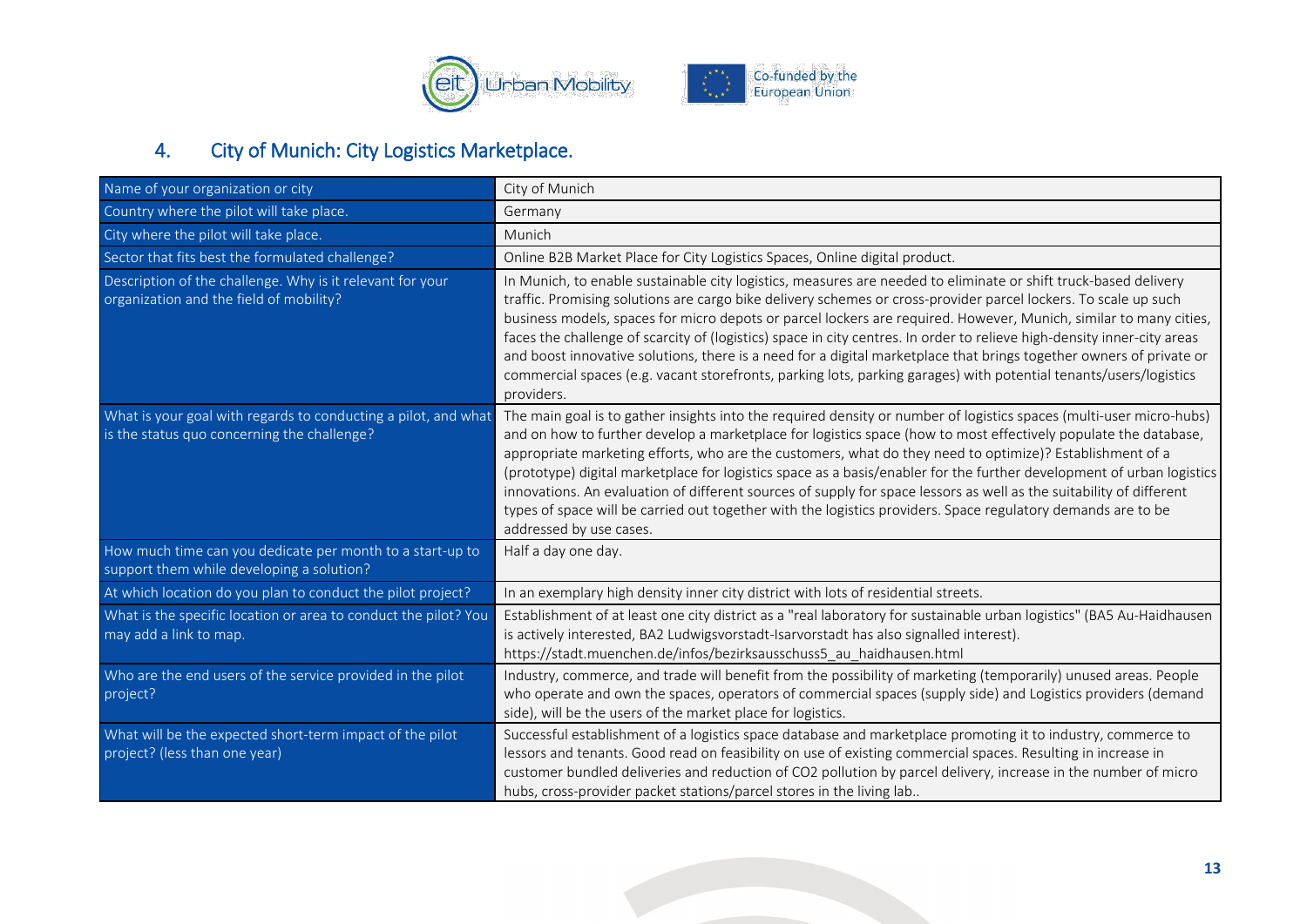

| What will be the expected long-term impact of the pilot    | The environmental benefit will be the reduction of emissions (air, noise) due to reduced truck deliveries, door-to-    |
|------------------------------------------------------------|------------------------------------------------------------------------------------------------------------------------|
| project? (more than one year)                              | door deliveries and a shift to cargo bike or e-vehicle deliveries. Cargo bikes will replace the conventional logistics |
|                                                            | vehicles reducing vehicle congestion, reduction of accidents due to unlawful parking of delivery trucks. Result can    |
|                                                            | be multiplicated to other districts or cities.                                                                         |
| Which resources can you provide for start-ups to work on a | A living lab as a demonstrator for developing use-cases, Expertise, acquire existing commercial spaces for use as      |
| solution to tackle your challenge?                         | micro-hubs, access to the existing databases.                                                                          |
| Expected start date of pilot                               | July 2022- Dec 2022                                                                                                    |
| Expected end date of pilot                                 | Six months after the start of the pilot.                                                                               |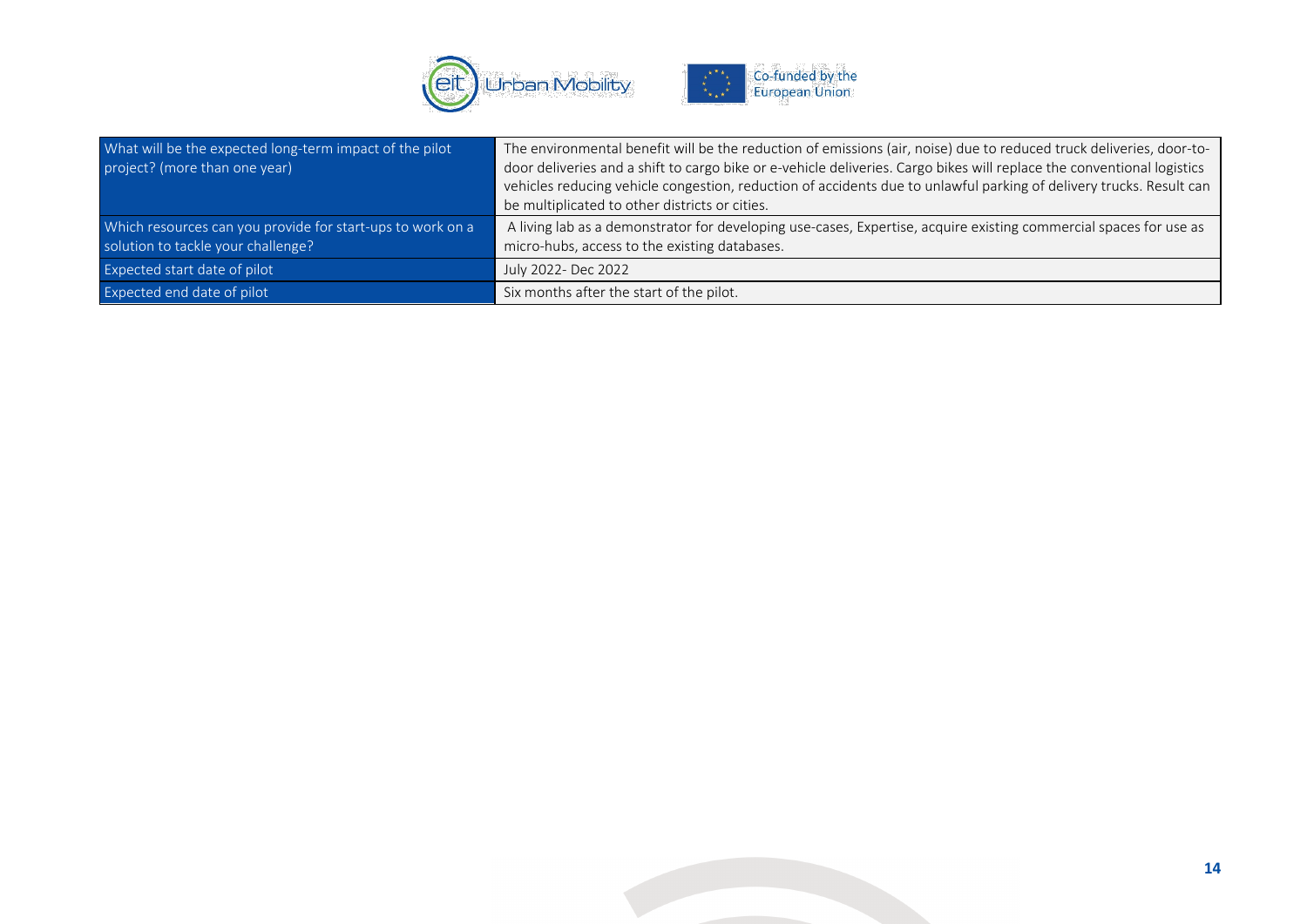

### 5. Prague 1 Municipal District: EV Charging infrastructure.

<span id="page-15-0"></span>

| Name of your organization or city                                                                             | Prague 1 Municipal District                                                                                                                                                                                                                                                                                                                                                                                                                                                                         |
|---------------------------------------------------------------------------------------------------------------|-----------------------------------------------------------------------------------------------------------------------------------------------------------------------------------------------------------------------------------------------------------------------------------------------------------------------------------------------------------------------------------------------------------------------------------------------------------------------------------------------------|
| Country where the pilot will take place.                                                                      | Czech Republic                                                                                                                                                                                                                                                                                                                                                                                                                                                                                      |
| City where the pilot will take place.                                                                         | Prague                                                                                                                                                                                                                                                                                                                                                                                                                                                                                              |
| Sector that fits best the formulated challenge?                                                               | EV Charging infrastructure                                                                                                                                                                                                                                                                                                                                                                                                                                                                          |
| Description of the challenge. Why is it relevant for your<br>organization and the field of mobility?          | As a part of Prague's ambition to support adoption of e-mobility, the city seeks to develop evidence-based<br>decision-making support tool aiding the municipality and local stakeholders with placing new charging<br>infrastructure and with monitoring and evaluation of its use (should contain insights for initial infrastructure<br>placement, provide multi-criterial assessment, monitor and evaluate of the infrastructure and its use to help its<br>further development and management. |
| What is your goal with regards to conducting a pilot, and what<br>is the status quo concerning the challenge? | The current charging infrastructure is placed randomly according to partial needs, not as a comprehensive<br>development activity of the whole locality. This can bring challenges in terms of undersized capacity in the locality<br>in the future, can result in additional installation costs and therefore it is preferable to base the whole process on<br>data analysis of needs and resources using a smart solution.                                                                        |
| How much time can you dedicate per month to a start-up to<br>support them while developing a solution?        | More than one day.                                                                                                                                                                                                                                                                                                                                                                                                                                                                                  |
| At which location do you plan to conduct the pilot project?                                                   | A specific living lab or test environment.                                                                                                                                                                                                                                                                                                                                                                                                                                                          |
| What is the specific location or area to conduct the pilot? You<br>may add a link to map.                     | https://mapy.cz/zakladni?x=14.4114091&y=50.0861647&z=14&source=quar&id=87                                                                                                                                                                                                                                                                                                                                                                                                                           |
| Who are the end users of the service provided in the pilot<br>project?                                        | Municipal district officers for efficient planning and construction of new infrastructure and charging car owners as<br>end users.                                                                                                                                                                                                                                                                                                                                                                  |
| What will be the expected short-term impact of the pilot<br>project? (less than one year)                     | Overview of current charging stations installed, planned, shown on the map with comparison to the number of<br>users and further analysis of the surroundings (number of inhabitants/potential users), capacity of the<br>transmission system in the locations with regard to further development.                                                                                                                                                                                                  |
| What will be the expected long-term impact of the pilot<br>project? (more than one year)                      | Effective overview and data analysis of all installed charging stations on the territory of the district, enabling their<br>effective management and administration.                                                                                                                                                                                                                                                                                                                                |
| Which resources can you provide for start-ups to work on a<br>solution to tackle your challenge?              | Access to LivingLab Prague and use of support services of LivingLab members, joint promotion.                                                                                                                                                                                                                                                                                                                                                                                                       |
| Expected start date of pilot                                                                                  | September 2022                                                                                                                                                                                                                                                                                                                                                                                                                                                                                      |
| Expected end date of pilot                                                                                    | Spring 2023                                                                                                                                                                                                                                                                                                                                                                                                                                                                                         |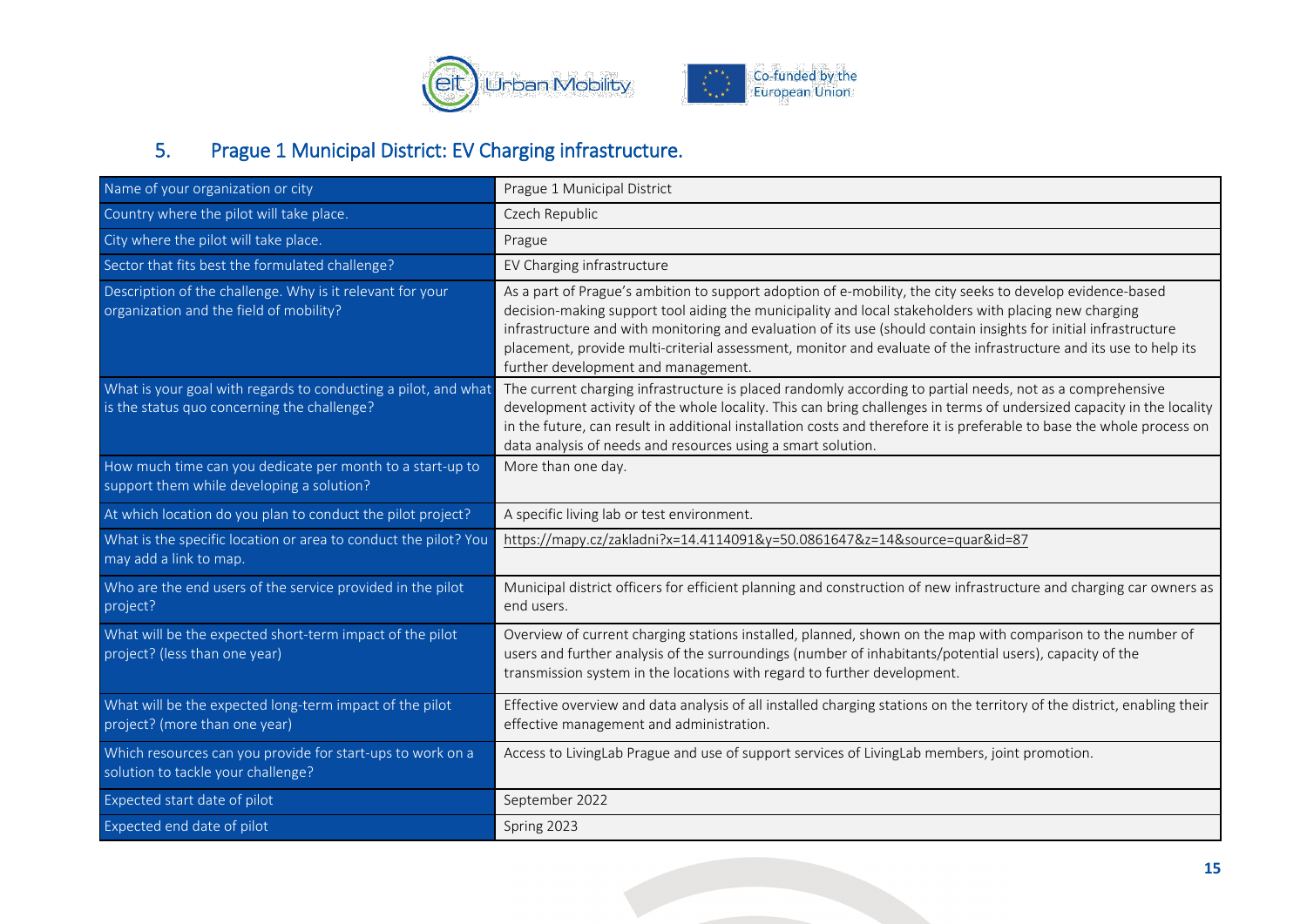

# 6. City of Madrid: Secure bicycle parking.

<span id="page-16-0"></span>

| Name of your organization or city                                                                             | City of Madrid                                                                                                                                                                                                                                                                                                                                                                                                                                                                                                                                                                         |
|---------------------------------------------------------------------------------------------------------------|----------------------------------------------------------------------------------------------------------------------------------------------------------------------------------------------------------------------------------------------------------------------------------------------------------------------------------------------------------------------------------------------------------------------------------------------------------------------------------------------------------------------------------------------------------------------------------------|
| Country where the pilot will take place.                                                                      | Spain                                                                                                                                                                                                                                                                                                                                                                                                                                                                                                                                                                                  |
| City where the pilot will take place.                                                                         | Madrid                                                                                                                                                                                                                                                                                                                                                                                                                                                                                                                                                                                 |
| Sector that fits best the formulated challenge?                                                               | Micro-mobility, active mobility                                                                                                                                                                                                                                                                                                                                                                                                                                                                                                                                                        |
| Description of the challenge. Why is it relevant for your<br>organization and the field of mobility?          | The city of Madrid would like to implement safe and secured bicycle parking with the possibility of charging e-<br>bikes, located in a strategic point where the users, after finishing their trips on the bike lane, and arrived at the city<br>centre, they can park their bike safely in a shelter-secured parking to then use public transport.                                                                                                                                                                                                                                    |
| What is your goal with regards to conducting a pilot, and what<br>is the status quo concerning the challenge? | Goal: Upgrade the cycling infrastructure and enable citizens to park their bikes in the public space in a safe and<br>secure mode, with the possibility also to charge their e-vehicles Status quo: Madrid wants to enhance active<br>mobility and intermodality at mobility hubs, therefore they would like to offer citizens new secured parking spots<br>for private bikes, both electric and non-electric in those strategic points. Currently there are not enough parking<br>for bikes in the strategic areas of the city, especially where bike lanes cross with mobility hubs. |
| How much time can you dedicate per month to a start-up to<br>support them while developing a solution?        | Half a day one day.                                                                                                                                                                                                                                                                                                                                                                                                                                                                                                                                                                    |
| At which location do you plan to conduct the pilot project?                                                   | A certain street.                                                                                                                                                                                                                                                                                                                                                                                                                                                                                                                                                                      |
| What is the specific location or area to conduct the pilot? You<br>may add a link to map.                     | Plaza Castilla, at the end of bike lane Castellana that connects railway station Chamartin (where the other<br>challenge will be implemented), with Plaza Castilla's intermodal hub.                                                                                                                                                                                                                                                                                                                                                                                                   |
| Who are the end users of the service provided in the pilot<br>project?                                        | Users of the bike infrastructures                                                                                                                                                                                                                                                                                                                                                                                                                                                                                                                                                      |
| What will be the expected short-term impact of the pilot<br>project? (less than one year)                     | Providing a parking for private bikes to citizens in strategic areas of the city.                                                                                                                                                                                                                                                                                                                                                                                                                                                                                                      |
| What will be the expected long-term impact of the pilot<br>project? (more than one year)                      | Improving the cycling infrastructure in the city. Increase usage of bicycle as a means of transportation.                                                                                                                                                                                                                                                                                                                                                                                                                                                                              |
| Which resources can you provide for start-ups to work on a<br>solution to tackle your challenge?              | Assistance in implement this pilot, help in administrative tasks and permits. Giving visibility by communications<br>and dissemination.                                                                                                                                                                                                                                                                                                                                                                                                                                                |
| Expected start date of pilot                                                                                  | Pilot estimated to start in June 2022                                                                                                                                                                                                                                                                                                                                                                                                                                                                                                                                                  |
| Expected end date of pilot                                                                                    | Pilot latest end date December 2022                                                                                                                                                                                                                                                                                                                                                                                                                                                                                                                                                    |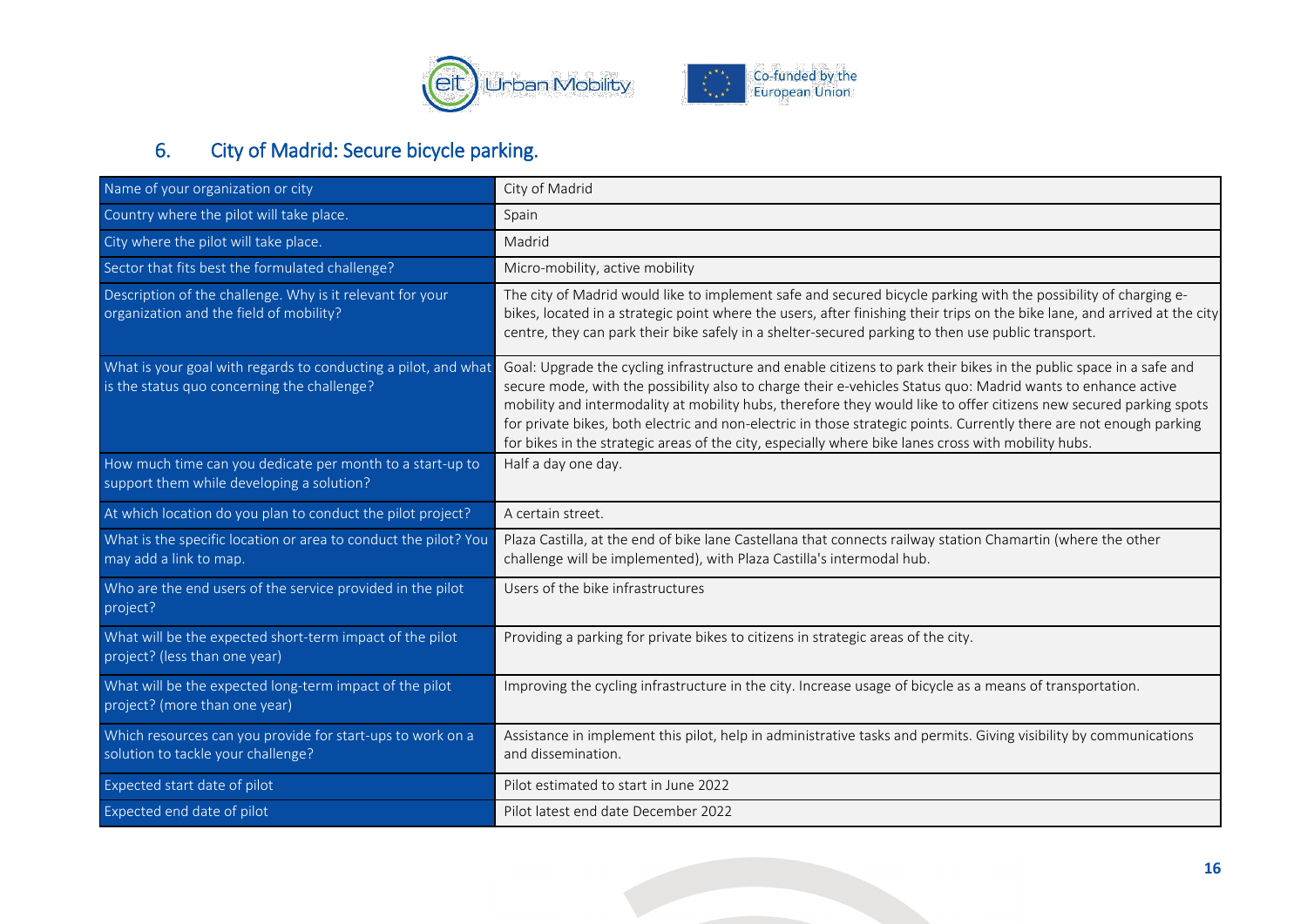

### 7. Prague City Hall: Logistics Optimization.

<span id="page-17-0"></span>

| Name of your organization or city                                                                             | Prague City Hall                                                                                                                                                                                                             |
|---------------------------------------------------------------------------------------------------------------|------------------------------------------------------------------------------------------------------------------------------------------------------------------------------------------------------------------------------|
| Country where the pilot will take place.                                                                      | Czech Republic                                                                                                                                                                                                               |
| City where the pilot will take place.                                                                         | Prague                                                                                                                                                                                                                       |
| Sector that fits best the formulated challenge?                                                               | Logistics                                                                                                                                                                                                                    |
| Description of the challenge. Why is it relevant for your<br>organization and the field of mobility?          | Reducing negative impacts from urban logistics on public space                                                                                                                                                               |
| What is your goal with regards to conducting a pilot, and what<br>is the status quo concerning the challenge? | Reduction in the number of vans using the sidewalks for parking due to delivery of goods and packages. Either<br>through appropriate regulation of current operators, development of new alternative transport methods, etc. |
| How much time can you dedicate per month to a start-up to<br>support them while developing a solution?        | Half a day one day.                                                                                                                                                                                                          |
| At which location do you plan to conduct the pilot project?                                                   | A specific living lab or test environment.                                                                                                                                                                                   |
| What is the specific location or area to conduct the pilot? You<br>may add a link to map.                     | Selected district of Prague.                                                                                                                                                                                                 |
| Who are the end users of the service provided in the pilot<br>project?                                        | City council, business customers, tourist, residents of Prague, pedestrians.                                                                                                                                                 |
| What will be the expected short-term impact of the pilot<br>project? (less than one year)                     | Better logistics services that do not slow down or block surrounding traffic and do not take up public space.                                                                                                                |
| What will be the expected long-term impact of the pilot<br>project? (more than one year)                      | Better logistics services that do not slow down or block surrounding traffic and do not take up public space.                                                                                                                |
| Which resources can you provide for start-ups to work on a<br>solution to tackle your challenge?              | Access to LivingLab Prague and use of support services of LivingLab members, joint promotion.                                                                                                                                |
| Expected start date of pilot                                                                                  | 9/2022                                                                                                                                                                                                                       |
| Expected end date of pilot                                                                                    | 3/2023                                                                                                                                                                                                                       |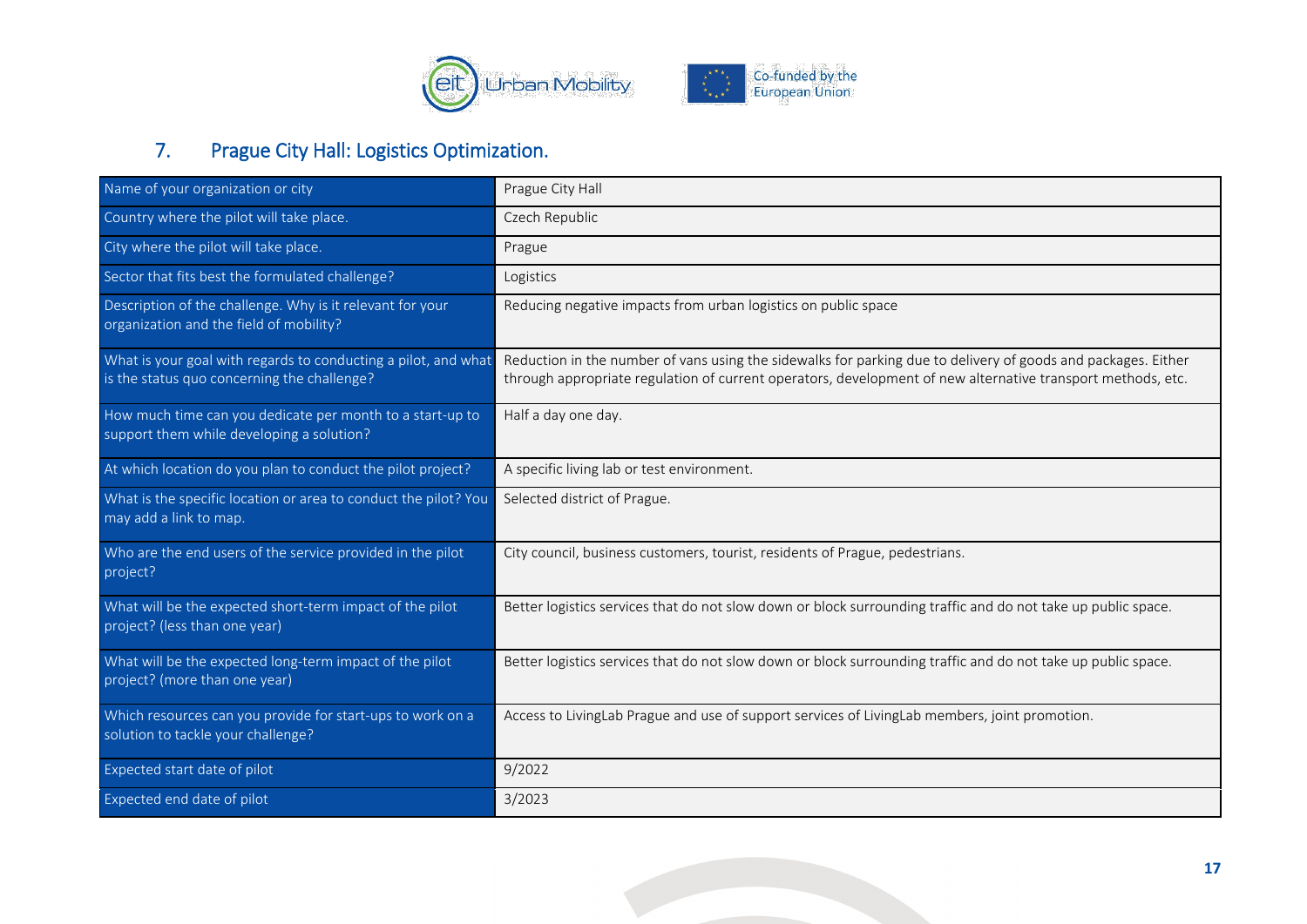

# 8. City of Helmond: Autonomous vehicles.

<span id="page-18-0"></span>

| Name of your organization or city                                                                      | City of Helmond                                                                                                                                                                                                                                                                                                                                                                                                                                                                                                                                                                                                                                                                                                                                                                                                                                                                                                                                                                                                                                                                                                                                                                                                                                                                                                                                                                                                                                                                                                                                                                                                                                                                                                                                                                                                                                                         |
|--------------------------------------------------------------------------------------------------------|-------------------------------------------------------------------------------------------------------------------------------------------------------------------------------------------------------------------------------------------------------------------------------------------------------------------------------------------------------------------------------------------------------------------------------------------------------------------------------------------------------------------------------------------------------------------------------------------------------------------------------------------------------------------------------------------------------------------------------------------------------------------------------------------------------------------------------------------------------------------------------------------------------------------------------------------------------------------------------------------------------------------------------------------------------------------------------------------------------------------------------------------------------------------------------------------------------------------------------------------------------------------------------------------------------------------------------------------------------------------------------------------------------------------------------------------------------------------------------------------------------------------------------------------------------------------------------------------------------------------------------------------------------------------------------------------------------------------------------------------------------------------------------------------------------------------------------------------------------------------------|
| Country where the pilot will take place.                                                               | Helmond                                                                                                                                                                                                                                                                                                                                                                                                                                                                                                                                                                                                                                                                                                                                                                                                                                                                                                                                                                                                                                                                                                                                                                                                                                                                                                                                                                                                                                                                                                                                                                                                                                                                                                                                                                                                                                                                 |
| City where the pilot will take place.                                                                  | Netherlands                                                                                                                                                                                                                                                                                                                                                                                                                                                                                                                                                                                                                                                                                                                                                                                                                                                                                                                                                                                                                                                                                                                                                                                                                                                                                                                                                                                                                                                                                                                                                                                                                                                                                                                                                                                                                                                             |
| Sector that fits best the formulated challenge?                                                        | Autonomous vehicles                                                                                                                                                                                                                                                                                                                                                                                                                                                                                                                                                                                                                                                                                                                                                                                                                                                                                                                                                                                                                                                                                                                                                                                                                                                                                                                                                                                                                                                                                                                                                                                                                                                                                                                                                                                                                                                     |
| Description of the challenge. Why is it relevant for your<br>organization and the field of mobility?   | Autonomous shuttles are still under development. The legal framework is not yet adapted either.<br>In this context, we aim to solve at least one of the technologic problems detected so far during the<br>experimentation of these kind of solutions.<br>The problems are the following:<br>. When an AVs max speed is low (below 30 km/h) on a road with a 50 km/h speed limit overtaking by other<br>vehicles, the safety must be ensured to avoid collision with other vehicles, and to ensure the safety of<br>the passengers. The sensors are available, but they are not yet efficiently embedded in smart<br>software. They are still learning the surroundings and they don't always have an immediate reaction.<br>For instance, when a pedestrian or car crosses the street, the AV should stop. However, when an<br>overtaking car is close to the AV, the vehicle should not stop.<br>•There are issues when the AV must turn right (or left) at an intersection with blind/limited sight. The AV<br>has problems in reacting with traffic signals, it could not recognise the signalisation of traffic<br>(pedestrians, slow down, etc.). Therefore, the question is: How can digital infrastructure support AVs<br>in getting a more complete picture of its environment?<br>• Problems in entering a roundabout. So, how can PDI support AVs in order to enter a roundabout safely-<br>taking into account the speed of the other vehicles approaching the roundabout?<br>• Just after the roundabout other vehicles may turn right on a bypass lane. Then they merge on the main<br>road with the traffic coming on their left (i.e. coming from the roundabout) on which the AV is driving.<br>How to solve this issue?<br>Requirements:<br>• The vehicle that the start-up would use must be an already approved vehicle, allowed to drive in public |
| What is your goal with regards to conducting a pilot, and what                                         | road.<br>Goal: Advancing the technologies for AVs Status quo: The city of Helmond has tested several times autonomous                                                                                                                                                                                                                                                                                                                                                                                                                                                                                                                                                                                                                                                                                                                                                                                                                                                                                                                                                                                                                                                                                                                                                                                                                                                                                                                                                                                                                                                                                                                                                                                                                                                                                                                                                   |
| is the status quo concerning the challenge?                                                            | shuttle technologies but encountered some issues. Therefore, they would like to find solutions at least to one of<br>these issues (listed above in the challenge description).                                                                                                                                                                                                                                                                                                                                                                                                                                                                                                                                                                                                                                                                                                                                                                                                                                                                                                                                                                                                                                                                                                                                                                                                                                                                                                                                                                                                                                                                                                                                                                                                                                                                                          |
| How much time can you dedicate per month to a start-up to<br>support them while developing a solution? | Half a day one day.                                                                                                                                                                                                                                                                                                                                                                                                                                                                                                                                                                                                                                                                                                                                                                                                                                                                                                                                                                                                                                                                                                                                                                                                                                                                                                                                                                                                                                                                                                                                                                                                                                                                                                                                                                                                                                                     |
| At which location do you plan to conduct the pilot project?                                            | A specific living lab or test environment.                                                                                                                                                                                                                                                                                                                                                                                                                                                                                                                                                                                                                                                                                                                                                                                                                                                                                                                                                                                                                                                                                                                                                                                                                                                                                                                                                                                                                                                                                                                                                                                                                                                                                                                                                                                                                              |
| What is the specific location or area to conduct the pilot? You<br>may add a link to map.              | In one of the areas provided by Helmond.                                                                                                                                                                                                                                                                                                                                                                                                                                                                                                                                                                                                                                                                                                                                                                                                                                                                                                                                                                                                                                                                                                                                                                                                                                                                                                                                                                                                                                                                                                                                                                                                                                                                                                                                                                                                                                |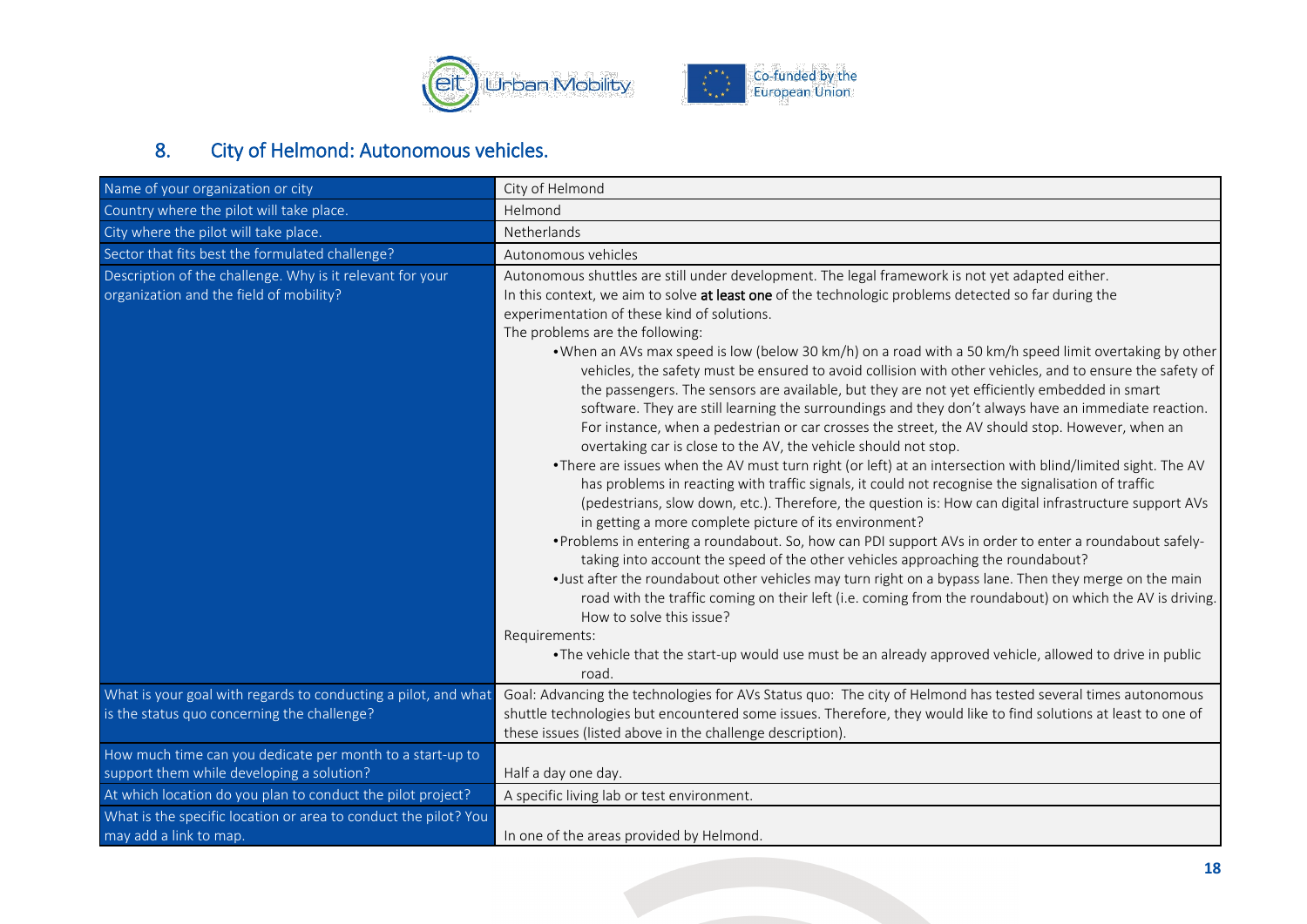

| Who are the end users of the service provided in the pilot |                                                                                                        |
|------------------------------------------------------------|--------------------------------------------------------------------------------------------------------|
| project?                                                   | The city of Helmond.                                                                                   |
| What will be the expected short-term impact of the pilot   |                                                                                                        |
| project? (less than one year)                              | Testing new technologies for Avs                                                                       |
| What will be the expected long-term impact of the pilot    |                                                                                                        |
| project? (more than one year)                              | Being able to use Avs for logistics deliveries                                                         |
| Which resources can you provide for start-ups to work on a |                                                                                                        |
| solution to tackle your challenge?                         | Provide the areas to test the Avs, and being available for any administrative task to support the test |
| Expected start date of pilot                               | October 2022                                                                                           |
| Expected end date of pilot                                 | December 2022                                                                                          |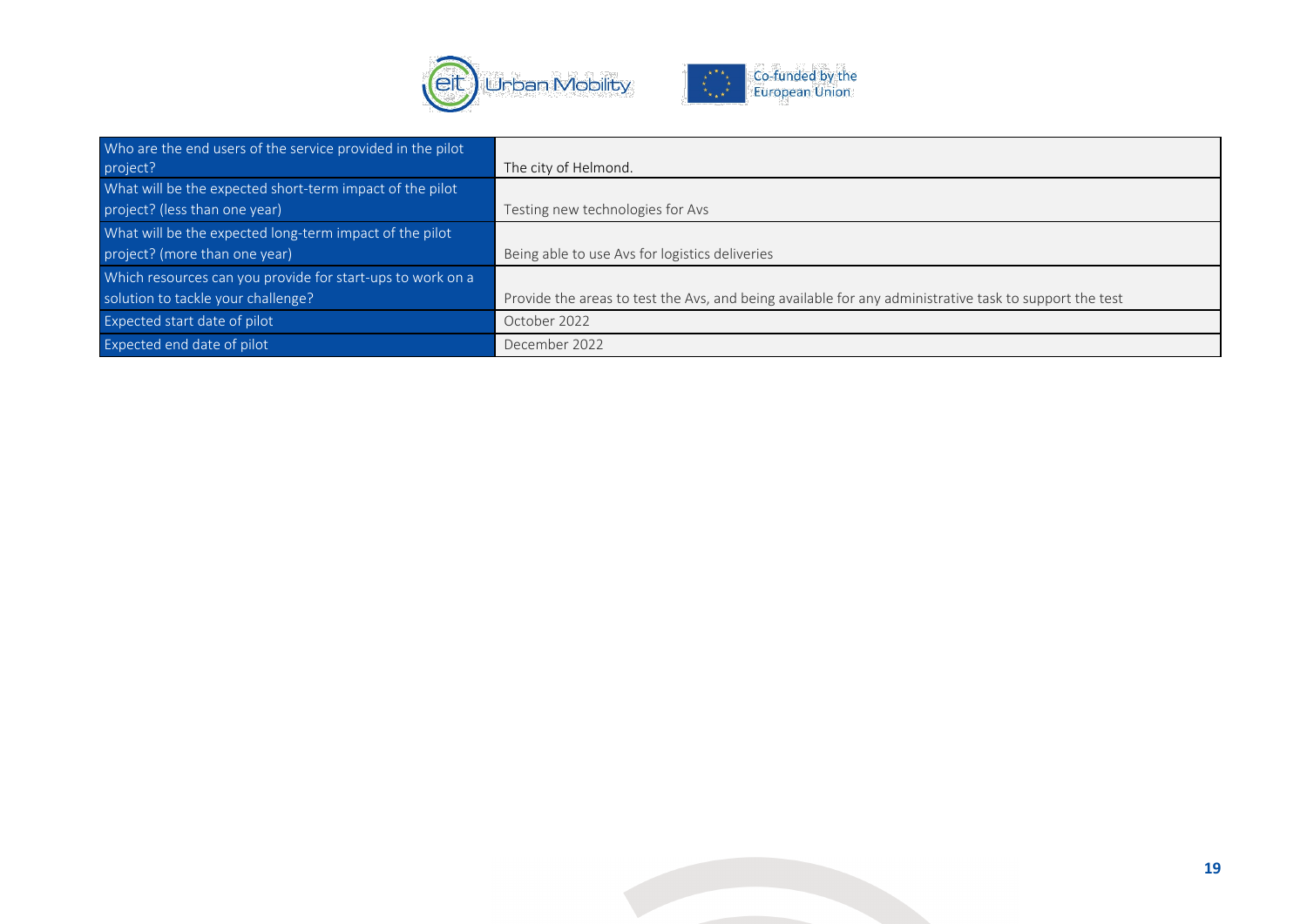

# 9. City of Madrid: Parking and docking stations for micro-mobility.

<span id="page-20-0"></span>

| Name of your organization or city                                                                             | City of Madrid                                                                                                                                                                                                                                                                                                                                                                                                                                                                                                                     |  |
|---------------------------------------------------------------------------------------------------------------|------------------------------------------------------------------------------------------------------------------------------------------------------------------------------------------------------------------------------------------------------------------------------------------------------------------------------------------------------------------------------------------------------------------------------------------------------------------------------------------------------------------------------------|--|
| Country where the pilot will take place.                                                                      | Spain                                                                                                                                                                                                                                                                                                                                                                                                                                                                                                                              |  |
| City where the pilot will take place.                                                                         | Madrid                                                                                                                                                                                                                                                                                                                                                                                                                                                                                                                             |  |
| Sector that fits best the formulated challenge?                                                               | Micro-mobility, active mobility                                                                                                                                                                                                                                                                                                                                                                                                                                                                                                    |  |
| Description of the challenge. Why is it relevant for your<br>organization and the field of mobility?          | Parking and docking stations for micro-mobility (bikes, e-bikes, e-scooters) of private customers or sharing<br>companies that need users to park or charge their devices. The solution will be implemented in the exterior zone<br>of the railway station Chamartin, in an area which is public space - belonging to the Municipality (Ayuntamiento de<br>Madrid). The device must be a safe parking solution, and self-sufficient in energy production and consumption.                                                          |  |
| What is your goal with regards to conducting a pilot, and what<br>is the status quo concerning the challenge? | Goal: Test viability of solutions to eventually incorporate them into the city Status quo: The city of Madrid and<br>ADIF (stations owners) would like to offer intermodality services to its customers. Therefore, they would like to<br>test a parking/docking station for micro-mobility vehicles at one of their stations in Madrid. They would like that<br>such a solution could host both private vehicles and sharing mobility ones being able to be recharged at the<br>docking station and also parked in a secured way. |  |
| How much time can you dedicate per month to a start-up to<br>support them while developing a solution?        | Half a day one day.                                                                                                                                                                                                                                                                                                                                                                                                                                                                                                                |  |
| At which location do you plan to conduct the pilot project?                                                   | A certain street.                                                                                                                                                                                                                                                                                                                                                                                                                                                                                                                  |  |
| What is the specific location or area to conduct the pilot? You<br>may add a link to map.                     | In front of the entrance of the Chamartin Station.                                                                                                                                                                                                                                                                                                                                                                                                                                                                                 |  |
| Who are the end users of the service provided in the pilot<br>project?                                        | Private citizens, owners of micro mobility, e-vehicles.                                                                                                                                                                                                                                                                                                                                                                                                                                                                            |  |
| What will be the expected short-term impact of the pilot<br>project? (less than one year)                     | Testing the use rate of this kind of solutions.                                                                                                                                                                                                                                                                                                                                                                                                                                                                                    |  |
| What will be the expected long-term impact of the pilot<br>project? (more than one year)                      | Analyzing if effectively improves intermodality at the station and the modal shift in the city.                                                                                                                                                                                                                                                                                                                                                                                                                                    |  |
| Which resources can you provide for start-ups to work on a<br>solution to tackle your challenge?              | Assistance in implement this pilot (in Chamartin Railway Station, Madrid), help in administrative tasks and permits.<br>Giving visibility by communications and dissemination.                                                                                                                                                                                                                                                                                                                                                     |  |
| Expected start date of pilot                                                                                  | Pilot estimated to start in June 2022                                                                                                                                                                                                                                                                                                                                                                                                                                                                                              |  |
| Expected end date of pilot                                                                                    | Pilot latest end date December 2022                                                                                                                                                                                                                                                                                                                                                                                                                                                                                                |  |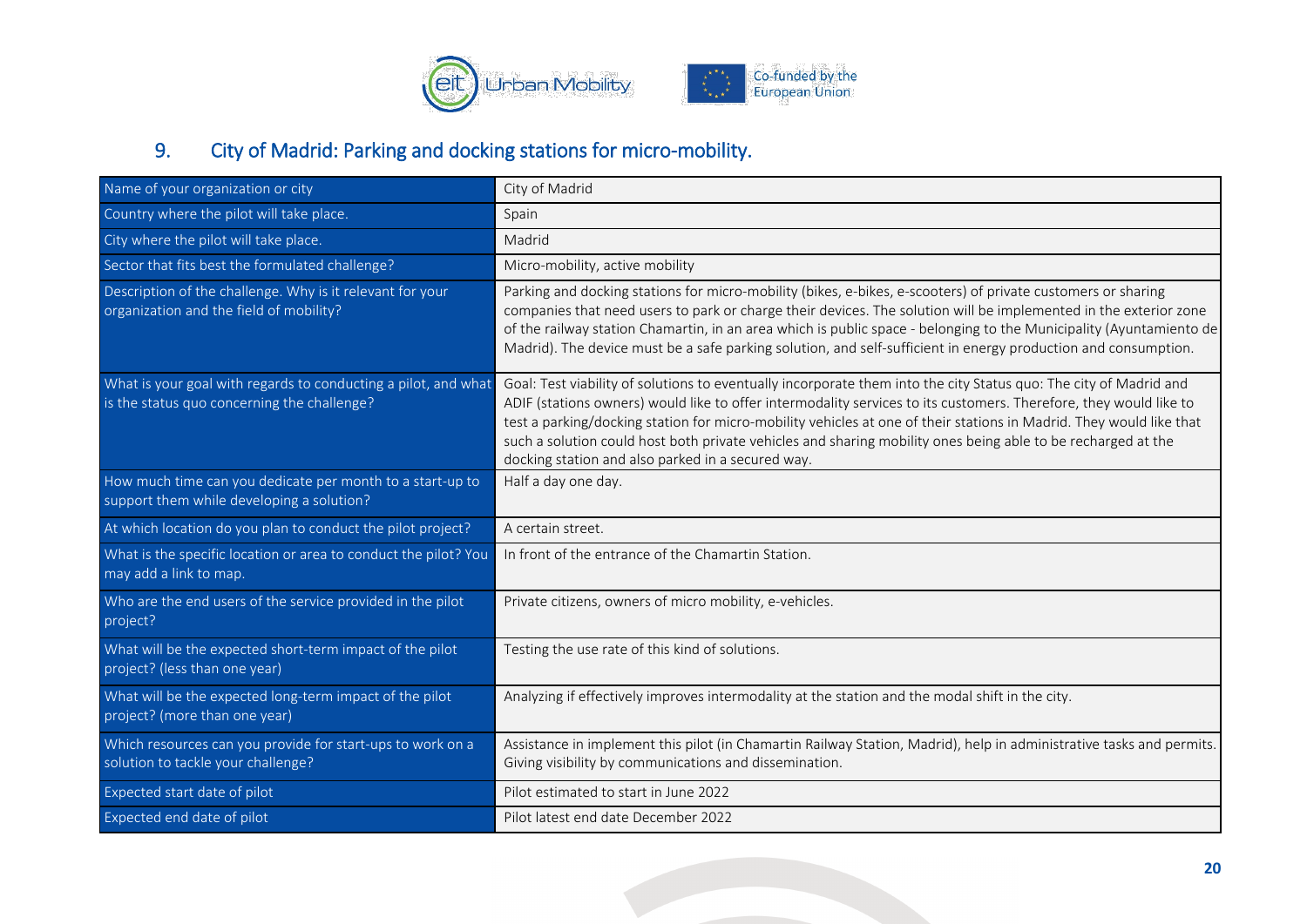

# 10. Wolfsburg AG: Mobility as a Service (parking).

<span id="page-21-0"></span>

| Name of your organization or city                                                                             | Wolfsburg AG                                                                                                                                                                                                                                                            |
|---------------------------------------------------------------------------------------------------------------|-------------------------------------------------------------------------------------------------------------------------------------------------------------------------------------------------------------------------------------------------------------------------|
| Country where the pilot will take place.                                                                      | Germany                                                                                                                                                                                                                                                                 |
| City where the pilot will take place.                                                                         | Wolfsburg                                                                                                                                                                                                                                                               |
| Sector that fits best the formulated challenge?                                                               | Mobility as a Service (parking)                                                                                                                                                                                                                                         |
| Description of the challenge. Why is it relevant for your<br>organization and the field of mobility?          | Wolfsburg AG runs an upgradable system of parking sensors based on RFID technology - based on this, we are<br>looking for reservation feature connected with indoor navigation to find pre-reserved parking lots to increase user<br>convenience and reduce search time |
| What is your goal with regards to conducting a pilot, and what<br>is the status quo concerning the challenge? | Present proof of concept demonstrating efficient and reliable reservation and indoor navigation based on available<br>occupancy data; API available                                                                                                                     |
| How much time can you dedicate per month to a start-up to<br>support them while developing a solution?        | More than one day.                                                                                                                                                                                                                                                      |
| At which location do you plan to conduct the pilot project?                                                   | A specific living lab or test environment.                                                                                                                                                                                                                              |
| What is the specific location or area to conduct the pilot? You<br>may add a link to map.                     | Car Park, located in Major-Hirst-Straße, Wolfsburg, Germany                                                                                                                                                                                                             |
| Who are the end users of the service provided in the pilot<br>project?                                        | Employees (various companies), visitors, living lab participants.                                                                                                                                                                                                       |
| What will be the expected short-term impact of the pilot<br>project? (less than one year)                     | Proof of Concept for desired solution.                                                                                                                                                                                                                                  |
| What will be the expected long-term impact of the pilot<br>project? (more than one year)                      | Development of reliable system to provide desired solution.                                                                                                                                                                                                             |
| Which resources can you provide for start-ups to work on a<br>solution to tackle your challenge?              | Living Lab Environment (car park, 5G infrastructure, additional mentoring, communication efforts, physical space<br>for workshops).                                                                                                                                     |
| Expected start date of pilot                                                                                  | August 2022                                                                                                                                                                                                                                                             |
| Expected end date of pilot                                                                                    | November 2022                                                                                                                                                                                                                                                           |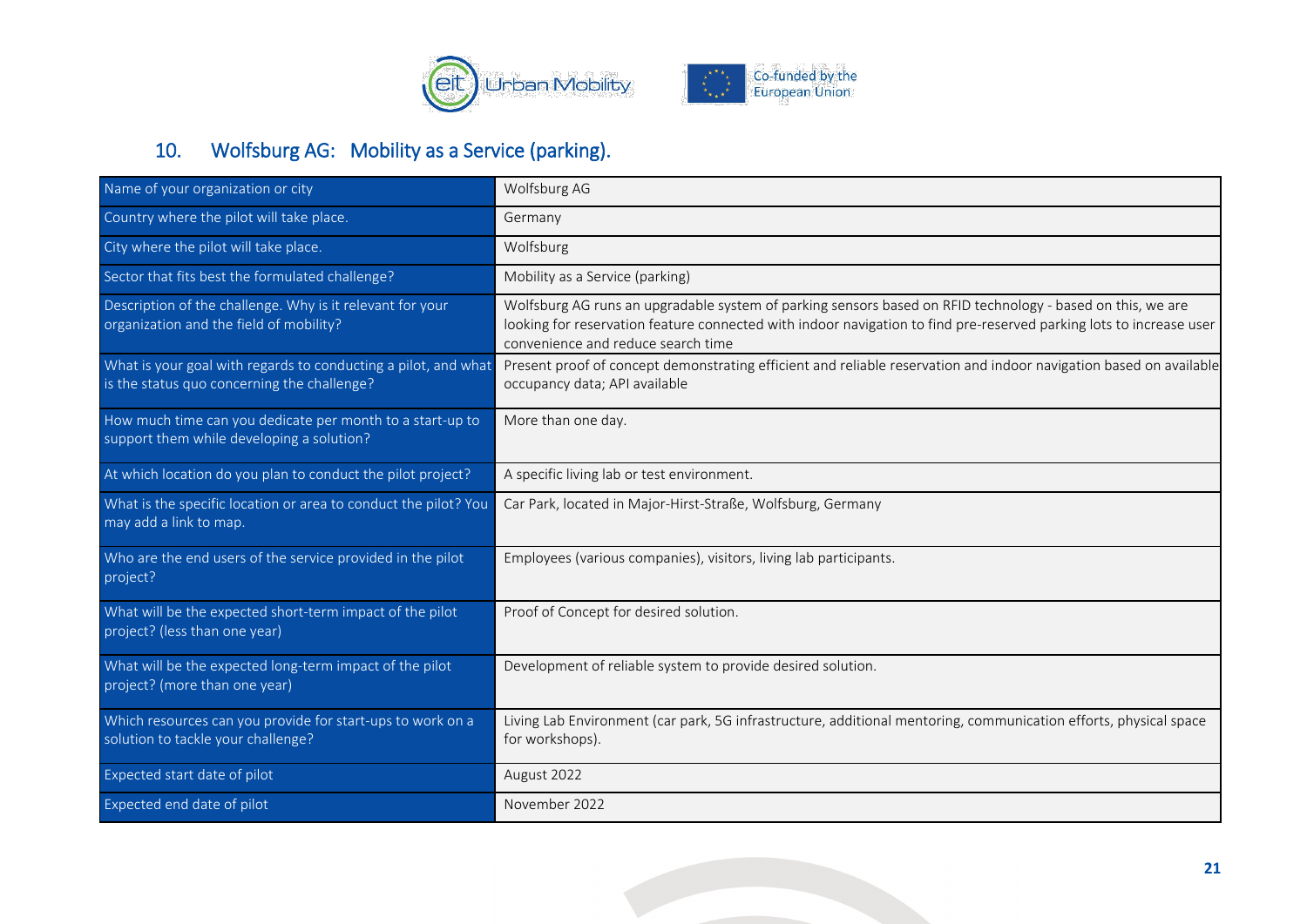

# 11. IDIADA: Charging Infrastructure / Digital product.

<span id="page-22-0"></span>

| Name of your organization or city                                                                             | IDIADA Automotive Technology S.A.                                                                                                                                                                                                                                                                                                                                                                                                                                                                                                                                                                                                                                                      |
|---------------------------------------------------------------------------------------------------------------|----------------------------------------------------------------------------------------------------------------------------------------------------------------------------------------------------------------------------------------------------------------------------------------------------------------------------------------------------------------------------------------------------------------------------------------------------------------------------------------------------------------------------------------------------------------------------------------------------------------------------------------------------------------------------------------|
| Country where the pilot will take place.                                                                      | Spain                                                                                                                                                                                                                                                                                                                                                                                                                                                                                                                                                                                                                                                                                  |
| City where the pilot will take place.                                                                         | Barcelona                                                                                                                                                                                                                                                                                                                                                                                                                                                                                                                                                                                                                                                                              |
| Sector that fits best the formulated challenge?                                                               | Charging Infrastructure / Digital product                                                                                                                                                                                                                                                                                                                                                                                                                                                                                                                                                                                                                                              |
| Description of the challenge. Why is it relevant for your<br>organization and the field of mobility?          | Applied research will be carried out for the design of a "logger" system to be installed between the charging<br>station and the electric or hybrid vehicle and that will allow data collection, viewing, evaluation and validation of<br>the charging process. This unit must be installed between the charging station and the vehicle or between the<br>electrical network and the charging station. The unit shall have various connection options depending on the types<br>and modes for DC and AC measurements. The data will be sent through a communication system that will allow<br>different CAN channels to be configured separately for the definition of load profiles. |
| What is your goal with regards to conducting a pilot, and what<br>is the status quo concerning the challenge? | To have a Data sniffer in V2G communication to be deployed in different locations to understand and monitor the<br>charging process and profile.                                                                                                                                                                                                                                                                                                                                                                                                                                                                                                                                       |
| How much time can you dedicate per month to a start-up to<br>support them while developing a solution?        | Half a day one day.                                                                                                                                                                                                                                                                                                                                                                                                                                                                                                                                                                                                                                                                    |
| At which location do you plan to conduct the pilot project?                                                   | Combination of different types of charging stations (publics/privates; on the street/ on the parking; AC, DC,; fast,<br>ultra-fast,).                                                                                                                                                                                                                                                                                                                                                                                                                                                                                                                                                  |
| What is the specific location or area to conduct the pilot? You<br>may add a link to map.                     | Several areas to be identified in Barcelona.                                                                                                                                                                                                                                                                                                                                                                                                                                                                                                                                                                                                                                           |
| Who are the end users of the service provided in the pilot<br>project?                                        | Our company and business customers (mainly OEMs when the size and representativeness of the data will be<br>good enough.                                                                                                                                                                                                                                                                                                                                                                                                                                                                                                                                                               |
| What will be the expected short-term impact of the pilot<br>project? (less than one year)                     | Validation of the logger and first set of data collected.                                                                                                                                                                                                                                                                                                                                                                                                                                                                                                                                                                                                                              |
| What will be the expected long-term impact of the pilot<br>project? (more than one year)                      | Availability of the logger in the market and several cities and regions monitored.                                                                                                                                                                                                                                                                                                                                                                                                                                                                                                                                                                                                     |
| Which resources can you provide for start-ups to work on a<br>solution to tackle your challenge?              | Additional mentoring, test bed (using our charging infrastructure), marketing.                                                                                                                                                                                                                                                                                                                                                                                                                                                                                                                                                                                                         |
| <b>Expected start date of pilot</b>                                                                           | <b>July 2022</b>                                                                                                                                                                                                                                                                                                                                                                                                                                                                                                                                                                                                                                                                       |
| Expected end date of pilot                                                                                    | <b>July 2023</b>                                                                                                                                                                                                                                                                                                                                                                                                                                                                                                                                                                                                                                                                       |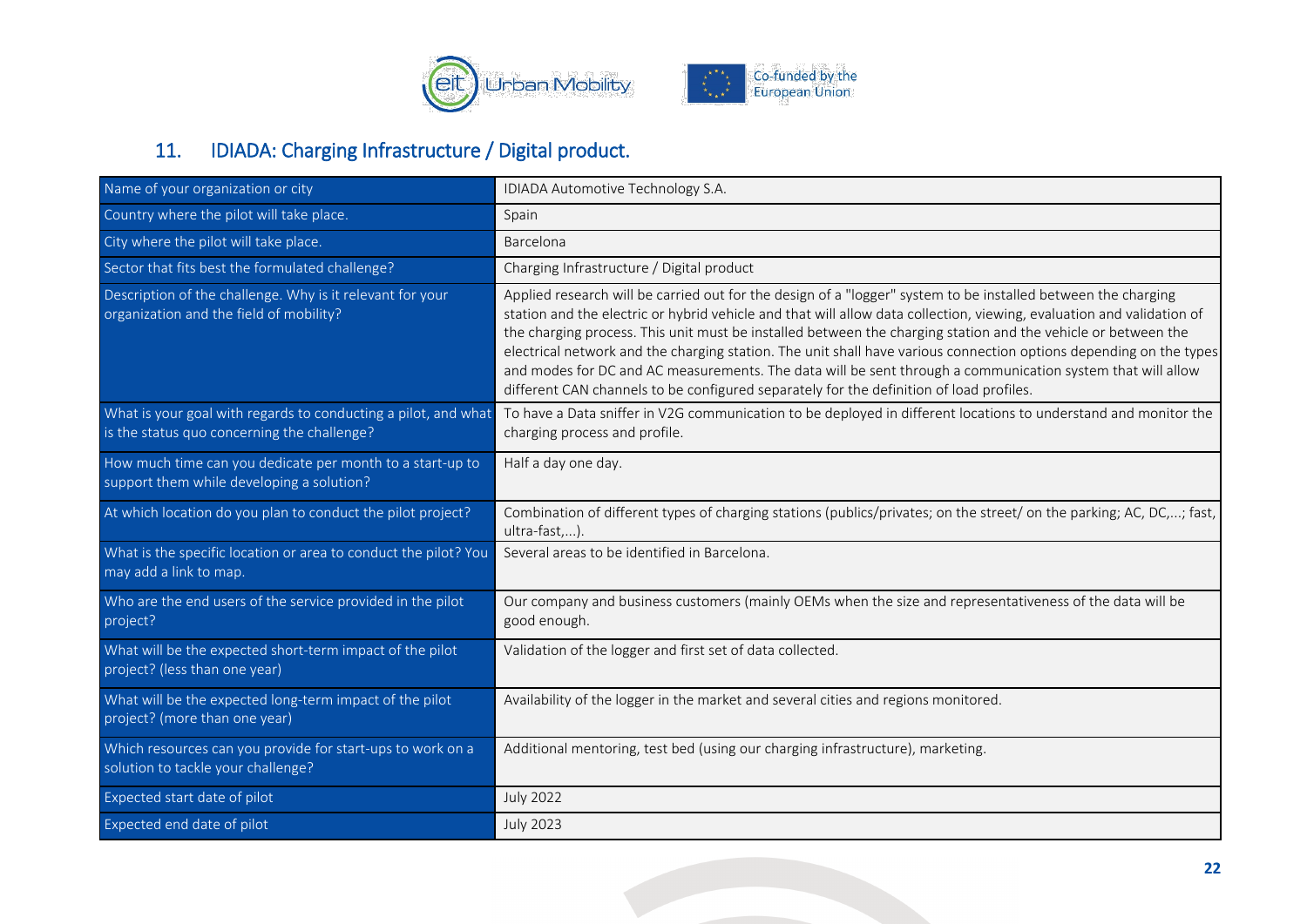

# 12. TUSGSAL: Mobility patterns based on data collection.

<span id="page-23-0"></span>

| Name of your organization or city                                                                             | Tusgsal                                                                                                                                                                                                                                                                                                                                                                                                                                                                                                                                                                                                                           |
|---------------------------------------------------------------------------------------------------------------|-----------------------------------------------------------------------------------------------------------------------------------------------------------------------------------------------------------------------------------------------------------------------------------------------------------------------------------------------------------------------------------------------------------------------------------------------------------------------------------------------------------------------------------------------------------------------------------------------------------------------------------|
| Country where the pilot will take place.                                                                      | Spain                                                                                                                                                                                                                                                                                                                                                                                                                                                                                                                                                                                                                             |
| City where the pilot will take place.                                                                         | Badalona                                                                                                                                                                                                                                                                                                                                                                                                                                                                                                                                                                                                                          |
| Sector that fits best the formulated challenge?                                                               | Monitoring electric buses                                                                                                                                                                                                                                                                                                                                                                                                                                                                                                                                                                                                         |
| Description of the challenge. Why is it relevant for your<br>organization and the field of mobility?          | Battery consumption in e-buses is variable depending on weather, topography, driving conditions, regenerative<br>energy recovering, etc. and needs to be monitored for an efficient operation. The lack of insights into the state-of-<br>charge of the buses means not being sure if the buses can finish their routes and when they need to be charged.<br>TUSGSAL has currently implemented 12 e-buses (8 BYD and 4 Irizar) into their fleet. However, AMB (the public<br>authority managing the bus network in the metropolitan area of Barcelona) and TUSGSAL plan to go for a full<br>electric bus fleet in the next years. |
| What is your goal with regards to conducting a pilot, and what<br>is the status quo concerning the challenge? | TUSGSAL's goal is to test an innovative solution into a sample of our electric vehicles. The information provided by<br>this solution should help us in our internal decision-making processes about bus deployment, bus charging, etc.                                                                                                                                                                                                                                                                                                                                                                                           |
| How much time can you dedicate per month to a start-up to<br>support them while developing a solution?        | More than one day.                                                                                                                                                                                                                                                                                                                                                                                                                                                                                                                                                                                                                |
| At which location do you plan to conduct the pilot project?                                                   | A specific living lab or test environment.                                                                                                                                                                                                                                                                                                                                                                                                                                                                                                                                                                                        |
| What is the specific location or area to conduct the pilot? You<br>may add a link to map.                     | Metropolitan area of Barcelona (Spain). The pilot will take place in n electric buses (depending of the start-up)<br>operated by TUSGSAL in the metropolitan area of Barcelona.                                                                                                                                                                                                                                                                                                                                                                                                                                                   |
| Who are the end users of the service provided in the pilot<br>project?                                        | The end-user of the service provided in the pilot is the Operations Management area of TUSGSAL.                                                                                                                                                                                                                                                                                                                                                                                                                                                                                                                                   |
| What will be the expected short-term impact of the pilot<br>project? (less than one year)                     | To have insights which will help dispatchers understand how far the buses will go, and when they will need to be<br>charged.                                                                                                                                                                                                                                                                                                                                                                                                                                                                                                      |
| What will be the expected long-term impact of the pilot<br>project? (more than one year)                      | Better electric bus fleet management, and improvement of the overall bus service provided by TUSGSAL.                                                                                                                                                                                                                                                                                                                                                                                                                                                                                                                             |
| Which resources can you provide for start-ups to work on a<br>solution to tackle your challenge?              | (a) A sample of the e-buses fleet operated by TUSGSAL will be the test bed for the start-up to test their innovative<br>solution in a real-life environment (b) TUSGSAL will provide the required personnel and resources needed for the<br>installation (c) Access to background data on the e-buses.                                                                                                                                                                                                                                                                                                                            |
| Expected start date of pilot                                                                                  | 01/09/2022                                                                                                                                                                                                                                                                                                                                                                                                                                                                                                                                                                                                                        |
| Expected end date of pilot                                                                                    | 01/04/2023                                                                                                                                                                                                                                                                                                                                                                                                                                                                                                                                                                                                                        |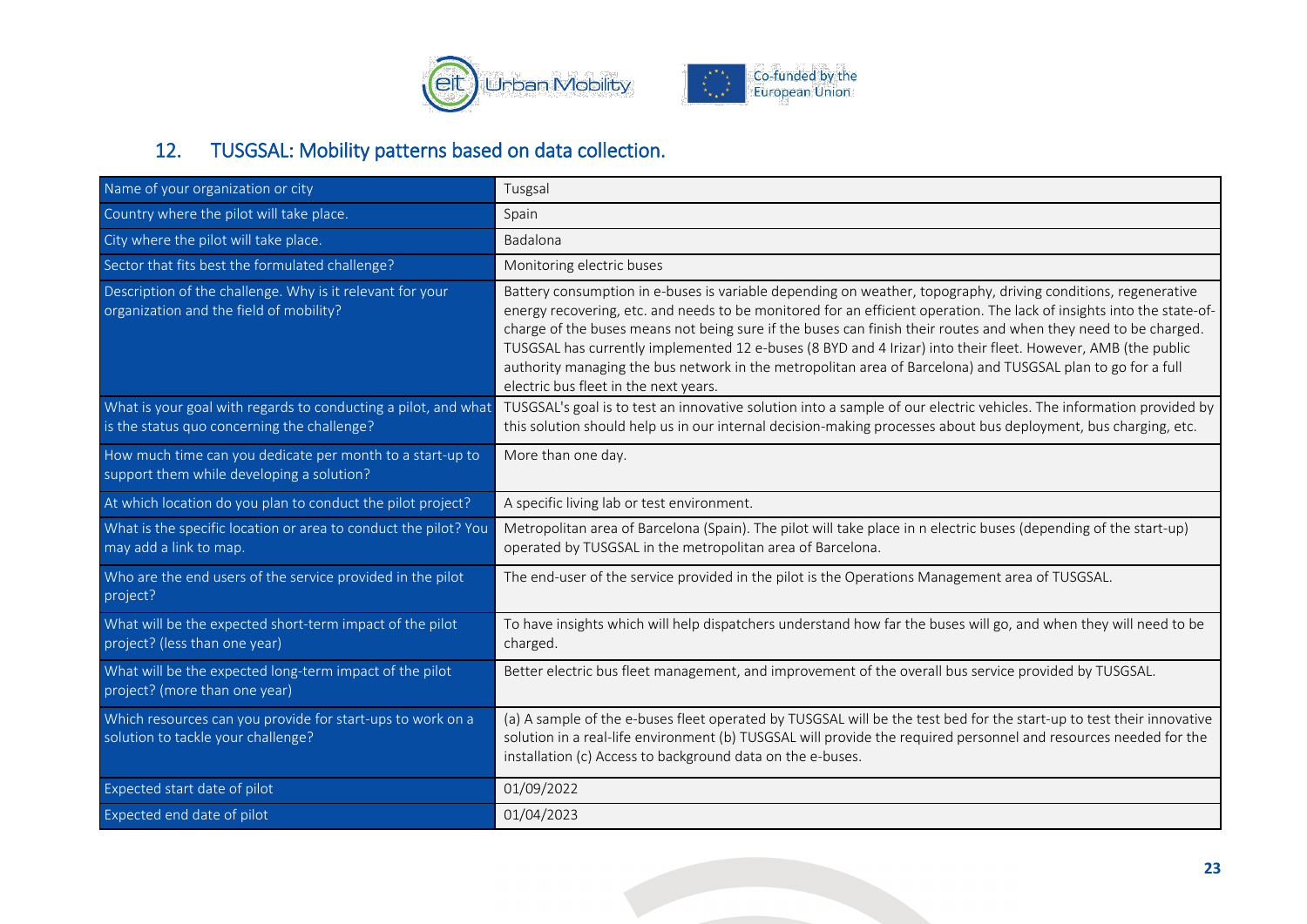

### 13. DB Station&Service AG: Positioning System.

<span id="page-24-0"></span>

| Name of your organization or city                                                                             | DB Station&Service AG; Smart City   DB                                                                                                                                                                             |
|---------------------------------------------------------------------------------------------------------------|--------------------------------------------------------------------------------------------------------------------------------------------------------------------------------------------------------------------|
| Country where the pilot will take place.                                                                      | Germany                                                                                                                                                                                                            |
| City where the pilot will take place.                                                                         | Stuttgart                                                                                                                                                                                                          |
| Sector that fits best the formulated challenge?                                                               | Positioning System                                                                                                                                                                                                 |
| Description of the challenge. Why is it relevant for your<br>organization and the field of mobility?          | GPS location inaccuracies of micro-mobility vehicles are present especially at railroad stations due to overhead<br>wires. Therefore, digital control for our Mobility Hubs of proper parking of vehicles is poor. |
| What is your goal with regards to conducting a pilot, and what<br>is the status quo concerning the challenge? | We would like to filter or amplify the GPS signals through a physical device, thus solving the location inaccuracy<br>problem. We are also open to other alternative solutions.                                    |
| How much time can you dedicate per month to a start-up to<br>support them while developing a solution?        | More than one day.                                                                                                                                                                                                 |
| At which location do you plan to conduct the pilot project?                                                   | A specific neighbourhood.                                                                                                                                                                                          |
| What is the specific location or area to conduct the pilot? You<br>may add a link to map.                     | Stuttgart-Vaihingen.                                                                                                                                                                                               |
| Who are the end users of the service provided in the pilot<br>project?                                        | Our Company, business customers and public transport operators.                                                                                                                                                    |
| What will be the expected short-term impact of the pilot<br>project? (less than one year)                     | The inaccuracies of the tracking can be solved.                                                                                                                                                                    |
| What will be the expected long-term impact of the pilot<br>project? (more than one year)                      | A low-cost product that solves the problem of location inaccuracy at more stations and other places.                                                                                                               |
| Which resources can you provide for start-ups to work on a<br>solution to tackle your challenge?              | Train station/ Mobility Hub Stuttgart-Vaihingen as test environment.                                                                                                                                               |
| Expected start date of pilot                                                                                  | June 2022                                                                                                                                                                                                          |
| Expected end date of pilot                                                                                    | To be defined                                                                                                                                                                                                      |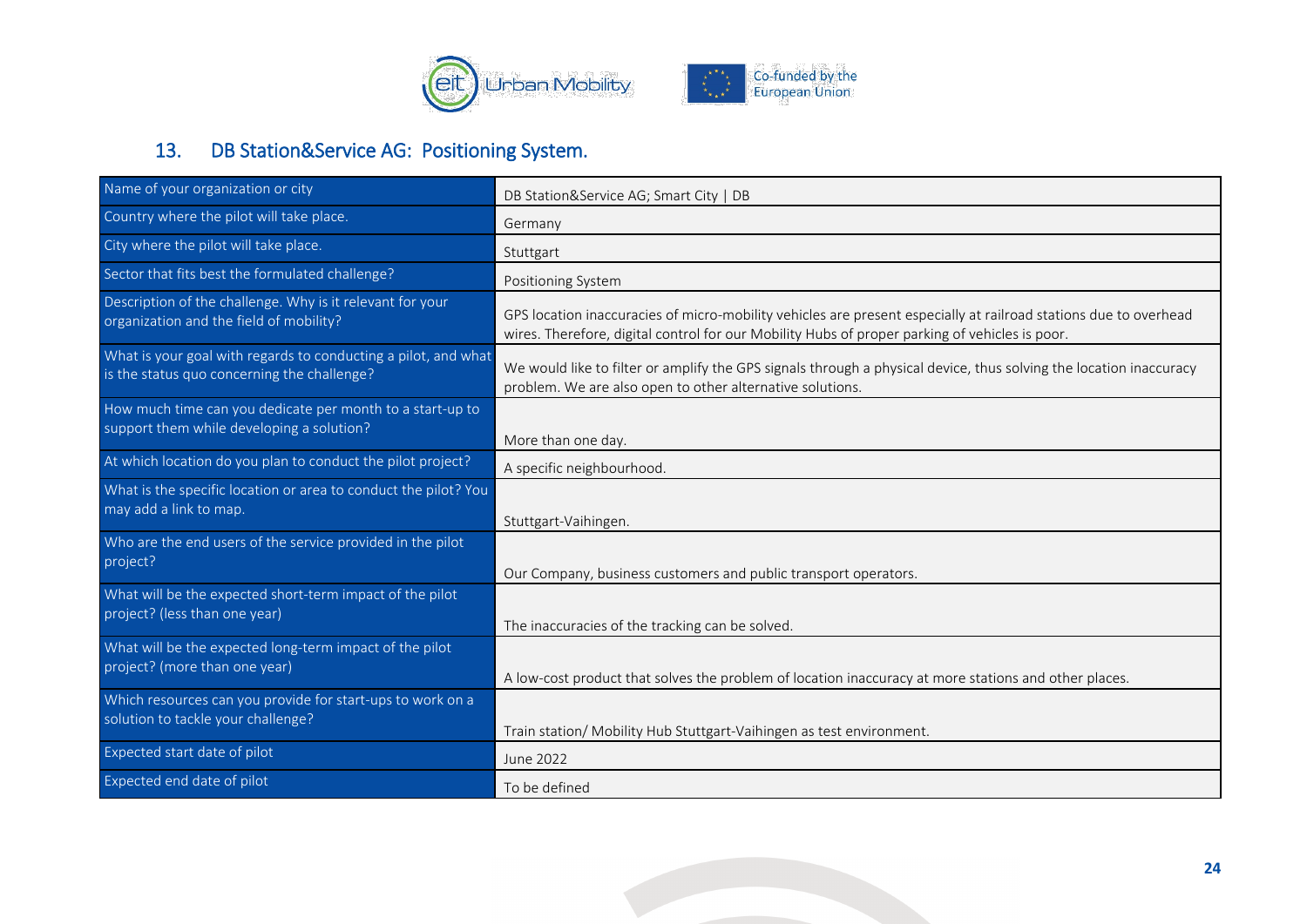

### 14. TUSGSAL: Monitoring electric buses.

<span id="page-25-0"></span>

| Name of your organization or city                                                                             | Tusgsal                                                                                                                                                                                                                                                                                                                                                                                                                                                                                                                                                                                                                           |
|---------------------------------------------------------------------------------------------------------------|-----------------------------------------------------------------------------------------------------------------------------------------------------------------------------------------------------------------------------------------------------------------------------------------------------------------------------------------------------------------------------------------------------------------------------------------------------------------------------------------------------------------------------------------------------------------------------------------------------------------------------------|
| Country where the pilot will take place.                                                                      | Spain                                                                                                                                                                                                                                                                                                                                                                                                                                                                                                                                                                                                                             |
| City where the pilot will take place.                                                                         | Badalona                                                                                                                                                                                                                                                                                                                                                                                                                                                                                                                                                                                                                          |
| Sector that fits best the formulated challenge?                                                               | Monitoring electric buses                                                                                                                                                                                                                                                                                                                                                                                                                                                                                                                                                                                                         |
| Description of the challenge. Why is it relevant for your<br>organization and the field of mobility?          | Battery consumption in e-buses is variable depending on weather, topography, driving conditions, regenerative<br>energy recovering, etc. and needs to be monitored for an efficient operation. The lack of insights into the state-of-<br>charge of the buses means not being sure if the buses can finish their routes and when they need to be charged.<br>TUSGSAL has currently implemented 12 e-buses (8 BYD and 4 Irizar) into their fleet. However, AMB (the public<br>authority managing the bus network in the metropolitan area of Barcelona) and TUSGSAL plan to go for a full<br>electric bus fleet in the next years. |
| What is your goal with regards to conducting a pilot, and what<br>is the status quo concerning the challenge? | TUSGSAL's goal is to test an innovative solution into a sample of our electric vehicles. The information provided by<br>this solution should help us in our internal decision-making processes about bus deployment, bus charging, etc.                                                                                                                                                                                                                                                                                                                                                                                           |
| How much time can you dedicate per month to a start-up to<br>support them while developing a solution?        | More than one day.                                                                                                                                                                                                                                                                                                                                                                                                                                                                                                                                                                                                                |
| At which location do you plan to conduct the pilot project?                                                   | A specific living lab or test environment.                                                                                                                                                                                                                                                                                                                                                                                                                                                                                                                                                                                        |
| What is the specific location or area to conduct the pilot? You<br>may add a link to map.                     | Metropolitan area of Barcelona (Spain). The pilot will take place in n electric buses (depending of the start-up)<br>operated by TUSGSAL in the metropolitan area of Barcelona.                                                                                                                                                                                                                                                                                                                                                                                                                                                   |
| Who are the end users of the service provided in the pilot<br>project?                                        | The end-user of the service provided in the pilot is the Operations Management area of TUSGSAL.                                                                                                                                                                                                                                                                                                                                                                                                                                                                                                                                   |
| What will be the expected short-term impact of the pilot<br>project? (less than one year)                     | To have insights which will help dispatchers understand how far the buses will go, and when they will need to be<br>charged.                                                                                                                                                                                                                                                                                                                                                                                                                                                                                                      |
| What will be the expected long-term impact of the pilot<br>project? (more than one year)                      | Better electric bus fleet management, and improvement of the overall bus service provided by TUSGSAL.                                                                                                                                                                                                                                                                                                                                                                                                                                                                                                                             |
| Which resources can you provide for start-ups to work on a<br>solution to tackle your challenge?              | (a) A sample of the e-buses fleet operated by TUSGSAL will be the test bed for the start-up to test their innovative<br>solution in a real-life environment (b) TUSGSAL will provide the required personnel and resources needed for the<br>installation (c) Access to background data on the e-buses.                                                                                                                                                                                                                                                                                                                            |
| Expected start date of pilot                                                                                  | 01/09/2022                                                                                                                                                                                                                                                                                                                                                                                                                                                                                                                                                                                                                        |
| Expected end date of pilot                                                                                    | 01/04/2023                                                                                                                                                                                                                                                                                                                                                                                                                                                                                                                                                                                                                        |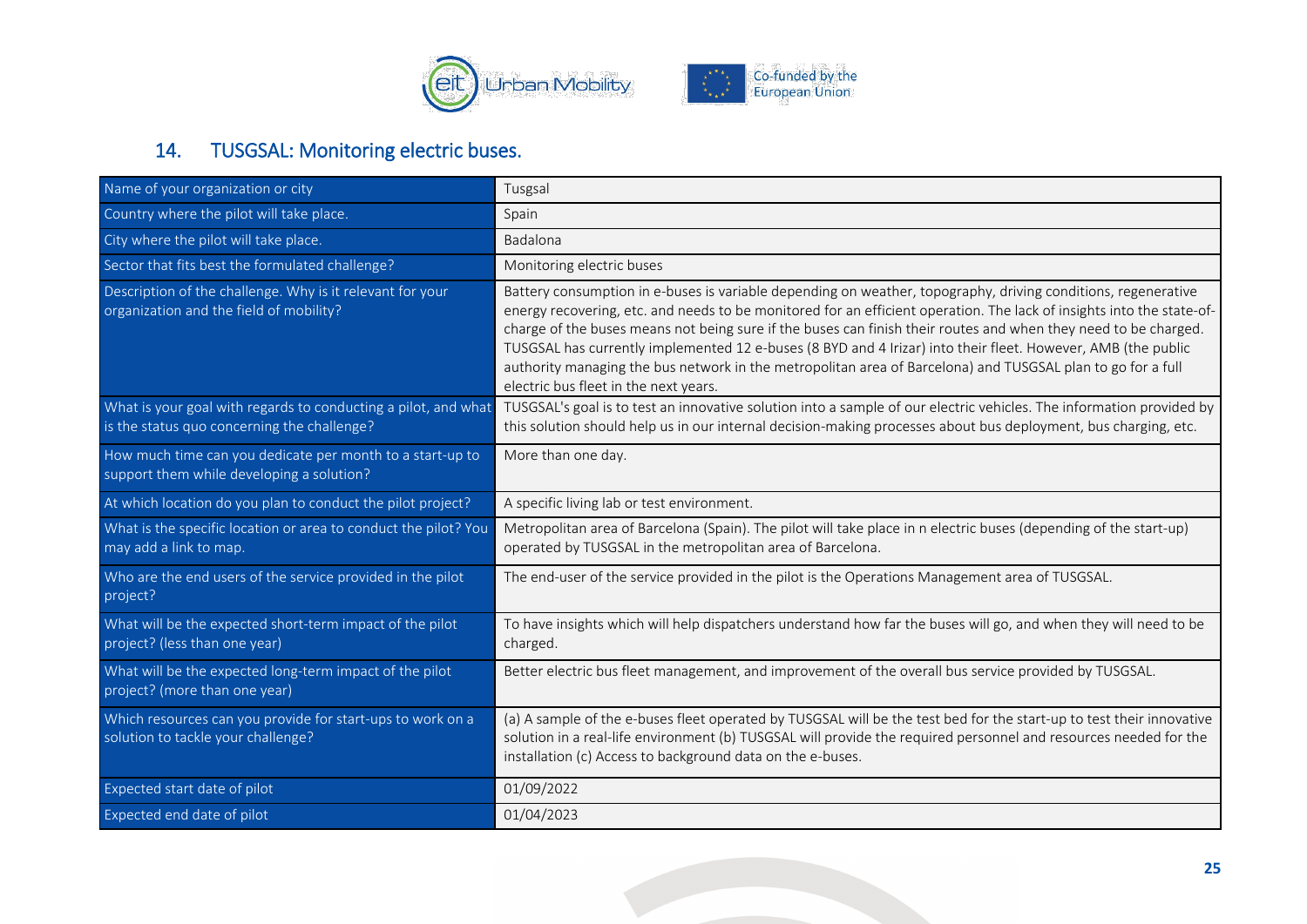

# 15. Prazska energetika, a.s.: Optimization charging infrastructure.

<span id="page-26-0"></span>

| Name of your organization or city                                                                             | Prazska energetika, a.s.                                                                                                                                                                                                                                                                            |
|---------------------------------------------------------------------------------------------------------------|-----------------------------------------------------------------------------------------------------------------------------------------------------------------------------------------------------------------------------------------------------------------------------------------------------|
| Country where the pilot will take place.                                                                      | Czech Republic                                                                                                                                                                                                                                                                                      |
| City where the pilot will take place.                                                                         | Prague                                                                                                                                                                                                                                                                                              |
| Sector that fits best the formulated challenge?                                                               | Charging infrastructure                                                                                                                                                                                                                                                                             |
| Description of the challenge. Why is it relevant for your<br>organization and the field of mobility?          | Optimization of output of charging points in shared garages in residential areas.                                                                                                                                                                                                                   |
| What is your goal with regards to conducting a pilot, and what<br>is the status quo concerning the challenge? | The goal is to provide high quality charging services in shared garages with competitive pricing structure. Status:<br>Preparing technical solution.                                                                                                                                                |
| How much time can you dedicate per month to a start-up to<br>support them while developing a solution?        | Half a day one day.                                                                                                                                                                                                                                                                                 |
| At which location do you plan to conduct the pilot project?                                                   | A specific neighbourhood.                                                                                                                                                                                                                                                                           |
| What is the specific location or area to conduct the pilot? You<br>may add a link to map.                     | Selected Prague neighbourhoods and residential areas.                                                                                                                                                                                                                                               |
| Who are the end users of the service provided in the pilot<br>project?                                        | EV users.                                                                                                                                                                                                                                                                                           |
| What will be the expected short-term impact of the pilot<br>project? (less than one year)                     | Optimisation of costs of operation of EV charging systems in shared garages.                                                                                                                                                                                                                        |
| What will be the expected long-term impact of the pilot<br>project? (more than one year)                      | Realization of pilot projects and their replication facilitates development of e-mobility and increases share of clean<br>transport, reduces emissions of harmful substances and noise and improves life quality in the city and contributes<br>to the achievement of goals of Prague climate plan. |
| Which resources can you provide for start-ups to work on a<br>solution to tackle your challenge?              | Additional mentoring, giving visibility by communication material (e.g. video recording).                                                                                                                                                                                                           |
| Expected start date of pilot                                                                                  | As soon as possible.                                                                                                                                                                                                                                                                                |
| Expected end date of pilot                                                                                    | To be agreed.                                                                                                                                                                                                                                                                                       |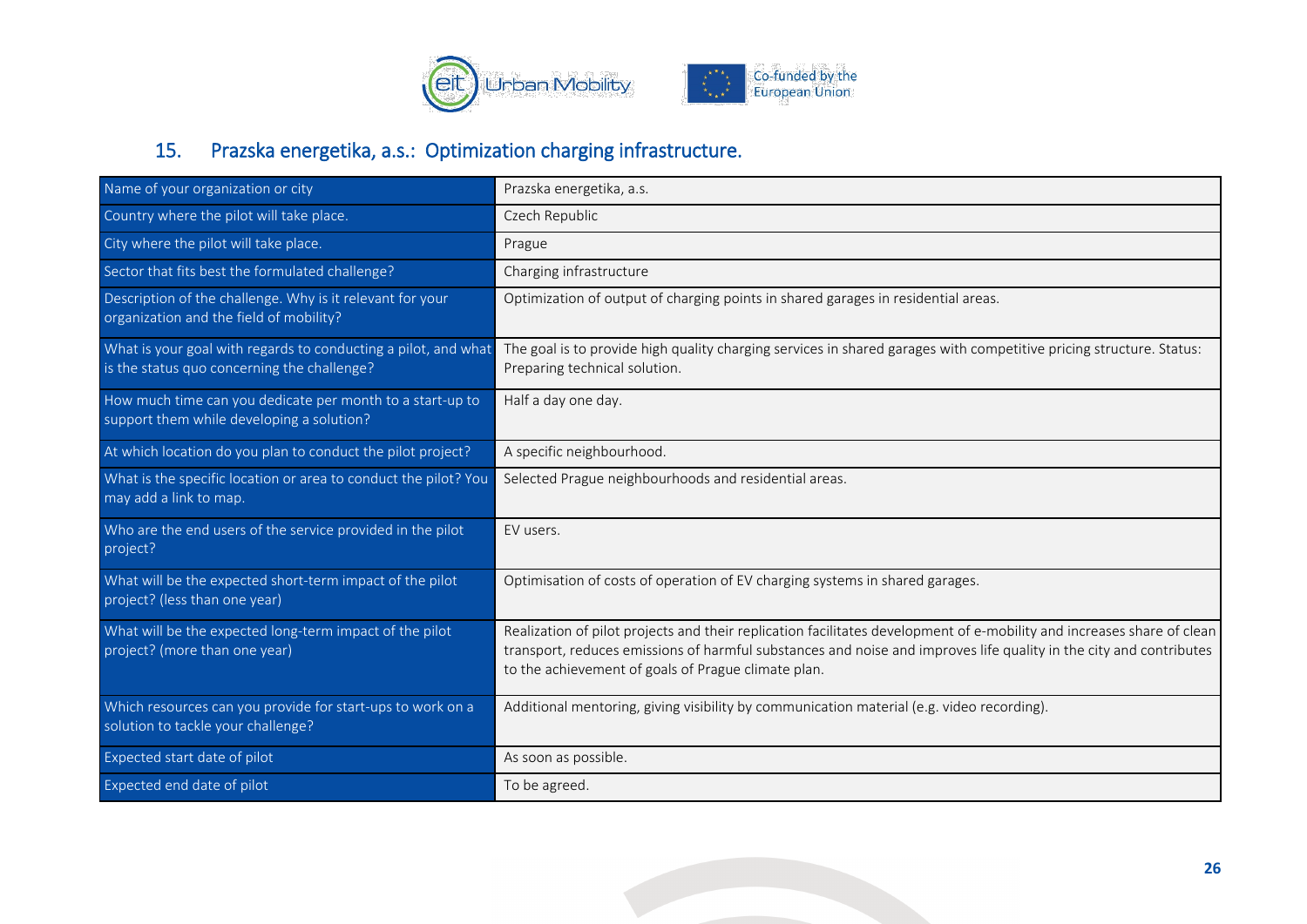

### ANNEX 2 - Application form

#### 0. Start here

0.1 Chapter: EIT UM – Business Creation 0.2 Category: Scale-Up Programme 2022 0.3 Application name

#### 1. Path Definition

1.1 Please select path A or B

1.2 If path A: If we are not selected for path A including a pilot project, we want to be considered for path B. Please select yes/no

#### 2. Business – General Information

- 2.1 Contact person (name and surname)
- 2.2 Contact person e-mail
- 2.3 Phone number of main contact person

<span id="page-27-0"></span>2.4 Company name

- 2.5 Company Type (e.g., Ltd, GmbH, Inc)
- 2.6 Company URL (Website)
- 2.7 Other relevant company websites/social media channel2.8 Incorporation Date
- 2.9 Incorporation country
- 2.10 Please enter your Commercial Register/Incorporation number
- 2.11 Legal address (Street, ZIP Code, City, Address further information)
- 2.12 Do non-EU shareholders own more than 5% of the company?
- 2.13 How much yearly revenue do you have as of today (in  $\epsilon$ ), if any?

#### 3. Excellence/Innovation

- 3.1 Describe what your company does (max. 250 characters)
- 3.2 In simple terms, who is your ideal target customer (please be specific) and what is the problem you are trying to solve for them? (max. 250 characters)
- 3.3 How does your product address or solve this problem? (max. 250 characters)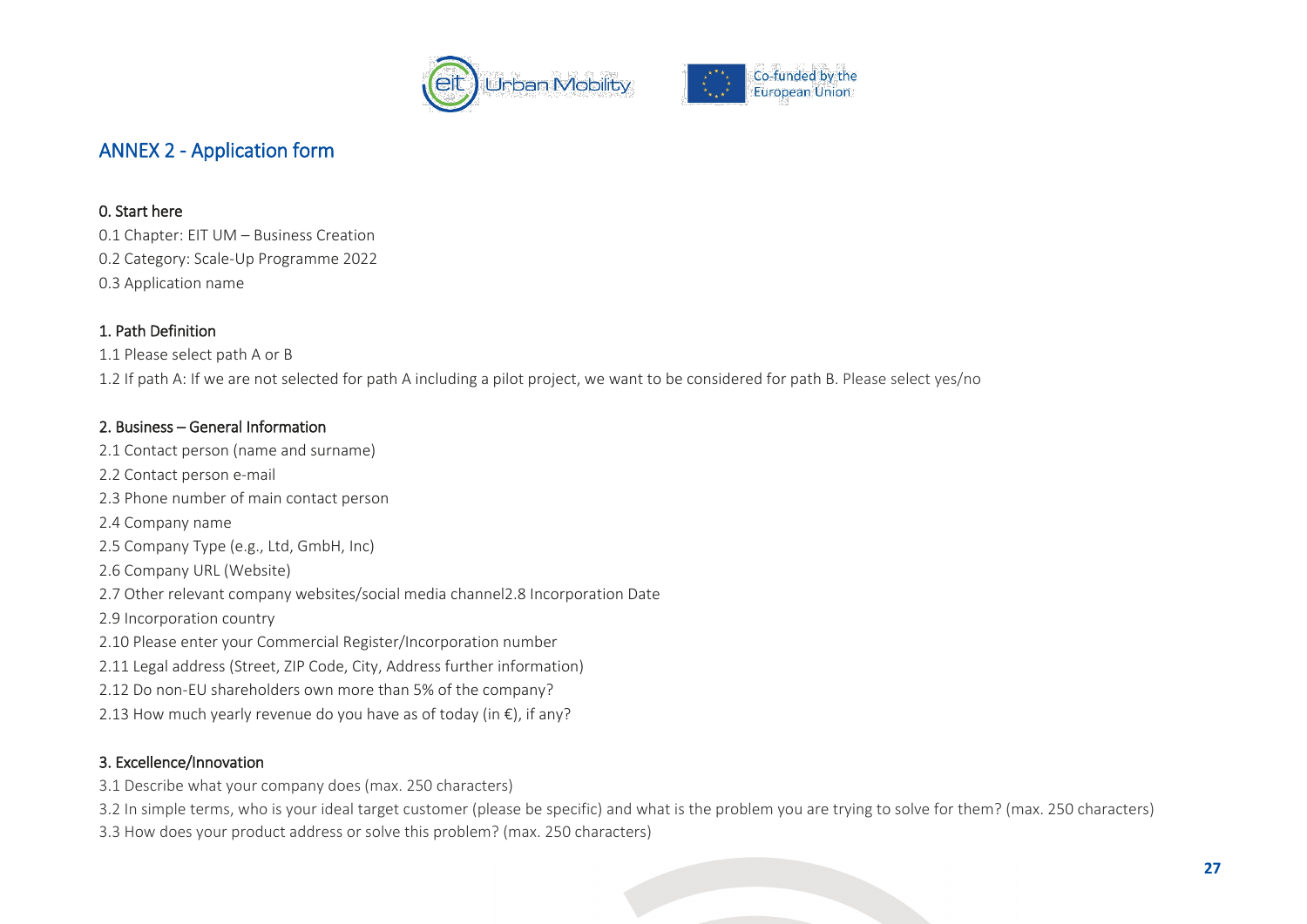

3.4 How is your product / service different from existing solutions? What is your unique selling proposition (USP)? (max. 250 characters)

- 3.5 Who are your main competitors? Name at least three please be specific.
- 3.6 Why are you applying to the EIT Urban Mobility Scale-up?
- 3.7 Have you previously participated in any other EIT Urban Mobility programme?
- 3.8 How have you been aware of this programme? (optional)

#### 4. Team and shareholder structure

4.1 Name and Surname of Co-Founders, Roles, Full-time/Part-time, Gender (M/F/D), LinkedIn Profile (optional - only LinkedIn)

- 4.2 How many FTE (full time equivalent) work for your company including the founders?
- 4.3 Do founders and employees (e.g. ESOP) own more than 70% of shares in the company?Please select yes/no

4.4 Is there any founder or investor owning more than 5% of the company that is not based in the EU or EU associated countries according to the official list of countries by the European Union and [third countries associated to Horizon Europe?](https://ec.europa.eu/info/funding-tenders/opportunities/docs/2021-2027/common/guidance/list-3rd-country-participation_horizon-euratom_en.pdf)

#### 5. Impact

5.1 In which main area associated with [Sustainable Development Goals formulated by the United Nations](https://sdgs.un.org/goals) are you aiming to achieve impact? Please select:

- 1) SDG3: Good Health and Well-being
- 2) SDG7: Affordable and Clean Energy
- 3) SDG8: Decent Work and Economic Growth
- 4) SDG9: Industry, Innovation and Infrastructure
- 5) SDG11: Sustainable cities and communities
- 6) SDG13: Climate Action
- 5.2 Do you already measure your environmental and specifically your carbon footprint? Please select yes/no

If yes or in planning, please specify how you measure/will measure your environmental impact and carbon footprint? Please select

- 1) Greenhouse gas emissions (Scopes 1, 2, 3)
- 2) Energy use
- 3) Air pollution (SOx, NOx, PM2.5, Ozone, mercury etc.)
- 4) Water use (inflows/withdrawals, outflows/discharges)
- 5) Other
- 5.3 Do you already have a policy in place to ensure team diversity? Please select yes/no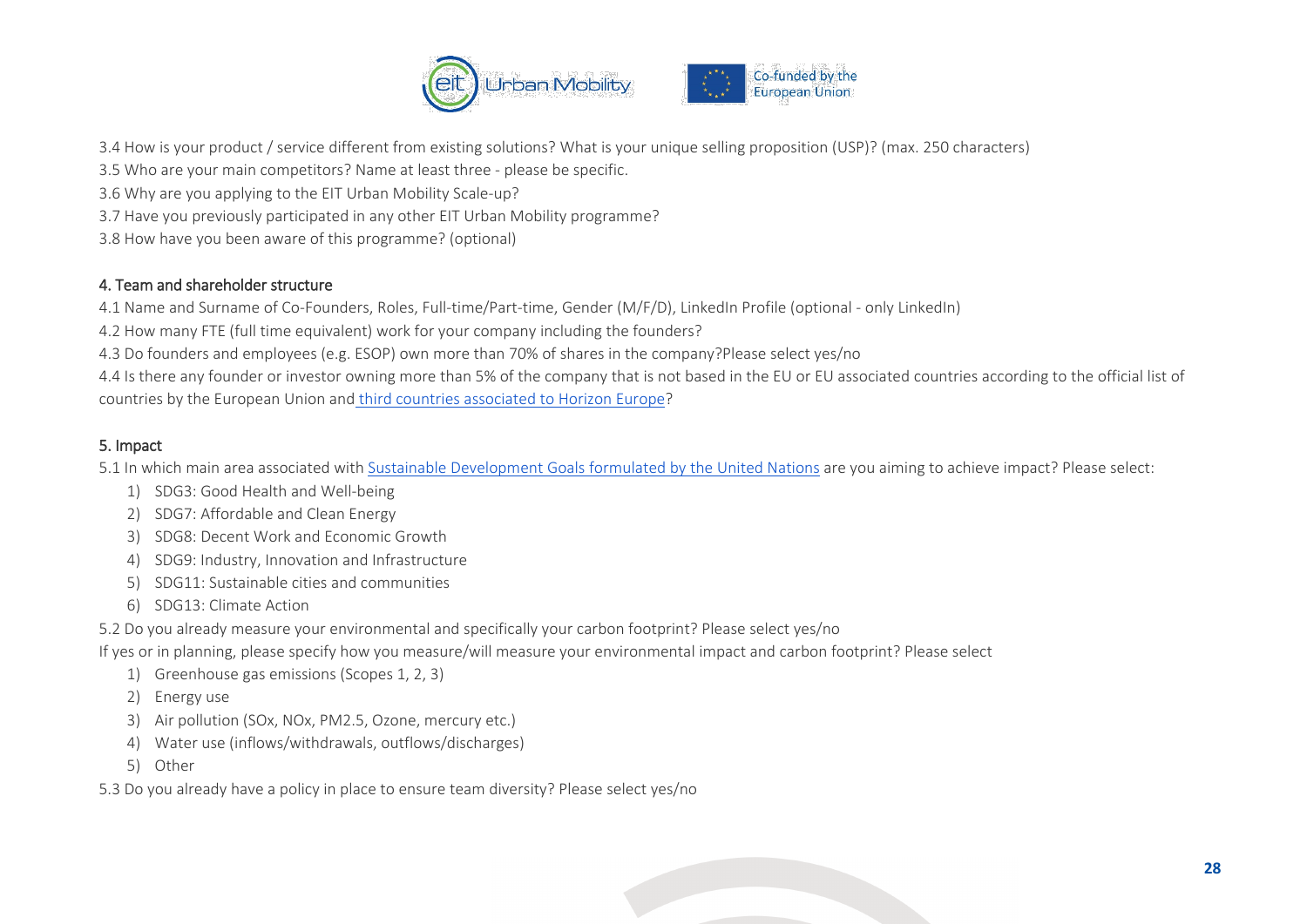

#### 6. Attachments

6.1 Please upload your Pitch Deck below, as a PDF, your deck will not be shared externally (Please include: Problem, Solution, Value Proposition, Business Model, Market, Competition, Market entry plan, Traction, Team) Max 15 slides \*mandatory

6.2 If you have a link to a product demo (e.g. video) please include it below (optional).

6.3 You are welcome to submit a max. 2min video introducing your team (please only focus on your team, why you each started this company and your vision for success). (optional)

#### 7. Pilot

7.1 Please select challenge that you would like to solve - List of challenges above.

7.2 Motivation Statement: Please describe briefly how a pilot project helps you to scale-up your business? (max. 500 characters)

7.3 How will you solve the selected challenge? Please describe briefly your solution. (max. 500 characters)

7.4 Timeline: Please provide a project plan with your most important steps for tackling the challenge. (max. 500 characters)

7.5 Skills and experience: Please describe briefly, how your professional team background and your experience help to tackle the challenge. (max. 500 characters)

7.6 Do you plan to apply for the grant of up to 50.000 EUR funding in exchange for equity? (max. 500 characters)

7.7 Could you be potentially interested in any other challenge? - List of challenges above.

#### 8. Final submission

8.1 My application is complete. I accept that I am not able to make any changes to this application after this step.